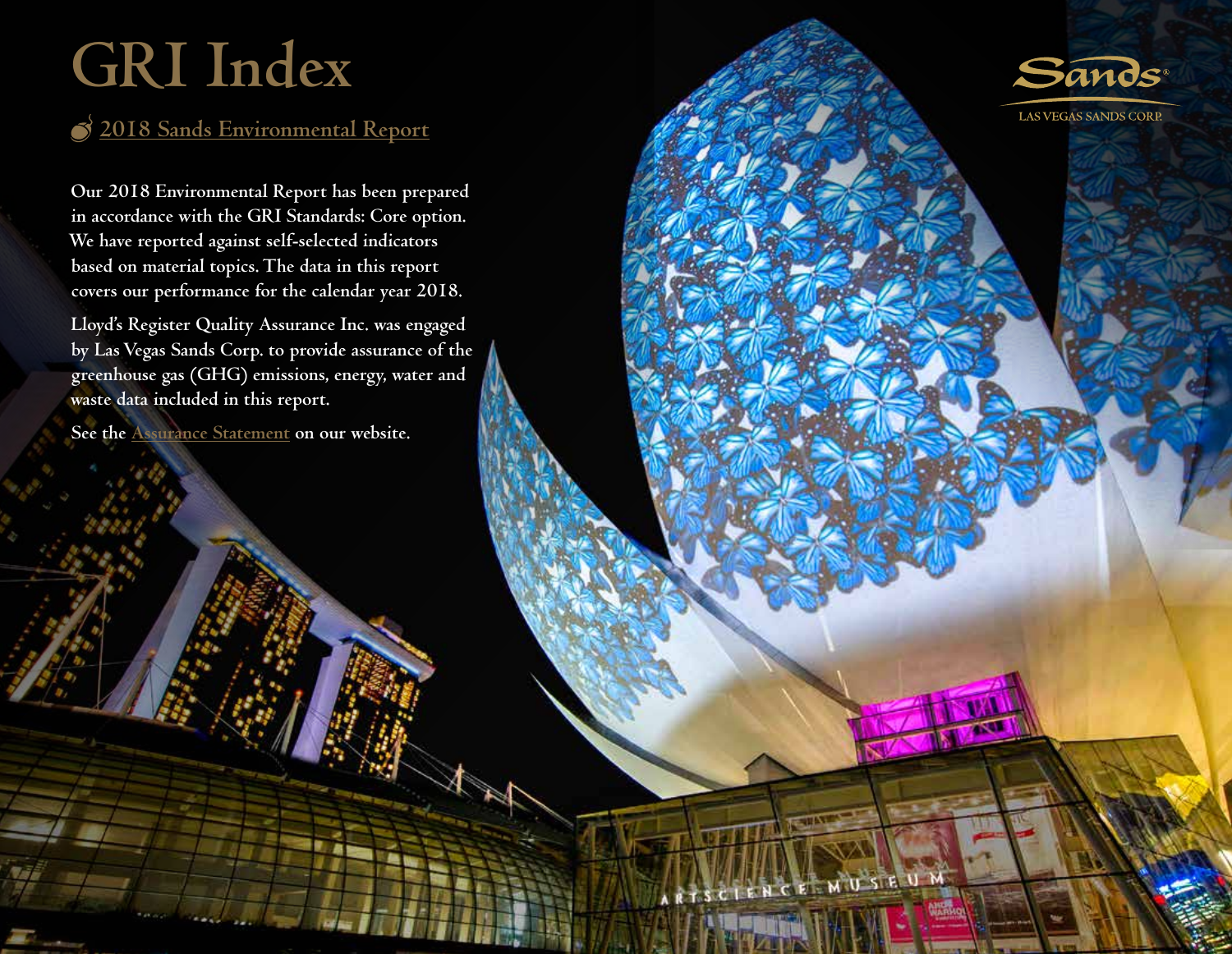### **GRI Index: 2018 Sands ECO360 Report**

The table below lists our reported GRI indicators and provides links to the relevant information. Unless otherwise specified, the chapters and page numbers refer to the 2018 Sands ECO360 Environmental Progress Report.

#### **General Disclosures**

| <b>GRI STANDARD</b>         | <b>GRI DISCLOSURE</b>                                        | <b>LOCATION AND NOTES</b>                                                                                                                                                                                                                                                                                                                                                                                                                                                                                                                                                                                                                                                                                                                                                                                                                                                                                                                                                                                                     |
|-----------------------------|--------------------------------------------------------------|-------------------------------------------------------------------------------------------------------------------------------------------------------------------------------------------------------------------------------------------------------------------------------------------------------------------------------------------------------------------------------------------------------------------------------------------------------------------------------------------------------------------------------------------------------------------------------------------------------------------------------------------------------------------------------------------------------------------------------------------------------------------------------------------------------------------------------------------------------------------------------------------------------------------------------------------------------------------------------------------------------------------------------|
| <b>ORGANIZATION PROFILE</b> |                                                              |                                                                                                                                                                                                                                                                                                                                                                                                                                                                                                                                                                                                                                                                                                                                                                                                                                                                                                                                                                                                                               |
| $I$ 02-I                    | Name of the organization                                     | Las Vegas Sands Corp. ("LVSC," or together with its subsidiaries "we" or the "Company") is a Fortune 500 company and the leading global<br>developer of destination properties (Integrated Resorts) that feature premium accommodations, world-class gaming, entertainment and<br>retail, convention and exhibition facilities, celebrity chef restaurants, and other amenities. The Company currently owns and operates<br>Integrated Resorts in Asia and the United States. In addition to helping local communities increase tourism, LVSC is involved in numerous<br>philanthropic activities through Sands Cares, the Company's corporate citizenship program. LVSC is also committed to sustainability through<br>Sands ECO360, the Company's global sustainability program. In addition, the Company has a strong global commitment to responsible<br>gaming and is dedicated to providing a responsible gaming environment for all guests. LVSC has been named to Fortune's "World's Most<br>Admired Companies" list. |
| $102 - 2$                   | Activities, brands, products, and services                   | FORM 10-K FY18 (Annual Report): p. 3-4                                                                                                                                                                                                                                                                                                                                                                                                                                                                                                                                                                                                                                                                                                                                                                                                                                                                                                                                                                                        |
|                             |                                                              | Available through our investor website: http://investor.sands.com                                                                                                                                                                                                                                                                                                                                                                                                                                                                                                                                                                                                                                                                                                                                                                                                                                                                                                                                                             |
|                             |                                                              | More information about Las Vegas Sands Corp. is available on our websites:                                                                                                                                                                                                                                                                                                                                                                                                                                                                                                                                                                                                                                                                                                                                                                                                                                                                                                                                                    |
|                             |                                                              | https://www.sands.com/properties/all-properties.html                                                                                                                                                                                                                                                                                                                                                                                                                                                                                                                                                                                                                                                                                                                                                                                                                                                                                                                                                                          |
|                             |                                                              | https://www.sands.com/corporate-overview.html                                                                                                                                                                                                                                                                                                                                                                                                                                                                                                                                                                                                                                                                                                                                                                                                                                                                                                                                                                                 |
| $102 - 3$                   | Location of headquarters                                     | 3355 Las Vegas Boulevard South, Las Vegas, Nevada, United States                                                                                                                                                                                                                                                                                                                                                                                                                                                                                                                                                                                                                                                                                                                                                                                                                                                                                                                                                              |
| $102 - 4$                   | Location of operations                                       | FORM 10-K FY18 (Annual Report): p. 4-10                                                                                                                                                                                                                                                                                                                                                                                                                                                                                                                                                                                                                                                                                                                                                                                                                                                                                                                                                                                       |
| $102 - 5$                   | Ownership and legal form                                     | FORM 10-K FY18 (Annual Report): p. 3 and 27                                                                                                                                                                                                                                                                                                                                                                                                                                                                                                                                                                                                                                                                                                                                                                                                                                                                                                                                                                                   |
| $102 - 6$                   | Markets served                                               | FORM 10-K FY18 (Annual Report): p. 4-10                                                                                                                                                                                                                                                                                                                                                                                                                                                                                                                                                                                                                                                                                                                                                                                                                                                                                                                                                                                       |
| $102 - 7$                   | Scale of the organization                                    | GRI Index, Data appendix, Employee data, p. 14                                                                                                                                                                                                                                                                                                                                                                                                                                                                                                                                                                                                                                                                                                                                                                                                                                                                                                                                                                                |
|                             |                                                              | FORM 10-K FY18 (Annual Report): p. 23                                                                                                                                                                                                                                                                                                                                                                                                                                                                                                                                                                                                                                                                                                                                                                                                                                                                                                                                                                                         |
| $102 - 8$                   | Information on employees and other workers                   | GRI Index, Data appendix, Employee data, p. 14                                                                                                                                                                                                                                                                                                                                                                                                                                                                                                                                                                                                                                                                                                                                                                                                                                                                                                                                                                                |
|                             |                                                              | FORM 10-K FY18 (Annual Report): p. 23                                                                                                                                                                                                                                                                                                                                                                                                                                                                                                                                                                                                                                                                                                                                                                                                                                                                                                                                                                                         |
|                             |                                                              | Supervised workforce data is not tracked by the Company in any region. Only a small fraction of the organization's work is performed by<br>supervised workers. Seasonal workforce changes are slight. There are no significant variations in employment numbers.                                                                                                                                                                                                                                                                                                                                                                                                                                                                                                                                                                                                                                                                                                                                                              |
| $102-9$                     | Supply chain                                                 | FORM 10-K (Annual Report): p. 3-24                                                                                                                                                                                                                                                                                                                                                                                                                                                                                                                                                                                                                                                                                                                                                                                                                                                                                                                                                                                            |
|                             |                                                              | Procurement and Supply Chain: https://www.sands.com/corporate-overview/procurement-supply-chain.html                                                                                                                                                                                                                                                                                                                                                                                                                                                                                                                                                                                                                                                                                                                                                                                                                                                                                                                          |
|                             |                                                              | Our supply chain is made up of 8,280 tier one suppliers, 236 of which are critical tier one suppliers.                                                                                                                                                                                                                                                                                                                                                                                                                                                                                                                                                                                                                                                                                                                                                                                                                                                                                                                        |
| $102 - 10$                  | Significant changes to the organization and its supply chain | FORM 10-K FY18 (Annual Report): p. 12-13                                                                                                                                                                                                                                                                                                                                                                                                                                                                                                                                                                                                                                                                                                                                                                                                                                                                                                                                                                                      |
| $102 - 11$                  | Precautionary Principle or approach                          | We apply the Precautionary Principle through our commitment to environmentally responsible operations:<br>http://www.sands.com/sands-eco-360/our-strategy/360-responsible-operations.html                                                                                                                                                                                                                                                                                                                                                                                                                                                                                                                                                                                                                                                                                                                                                                                                                                     |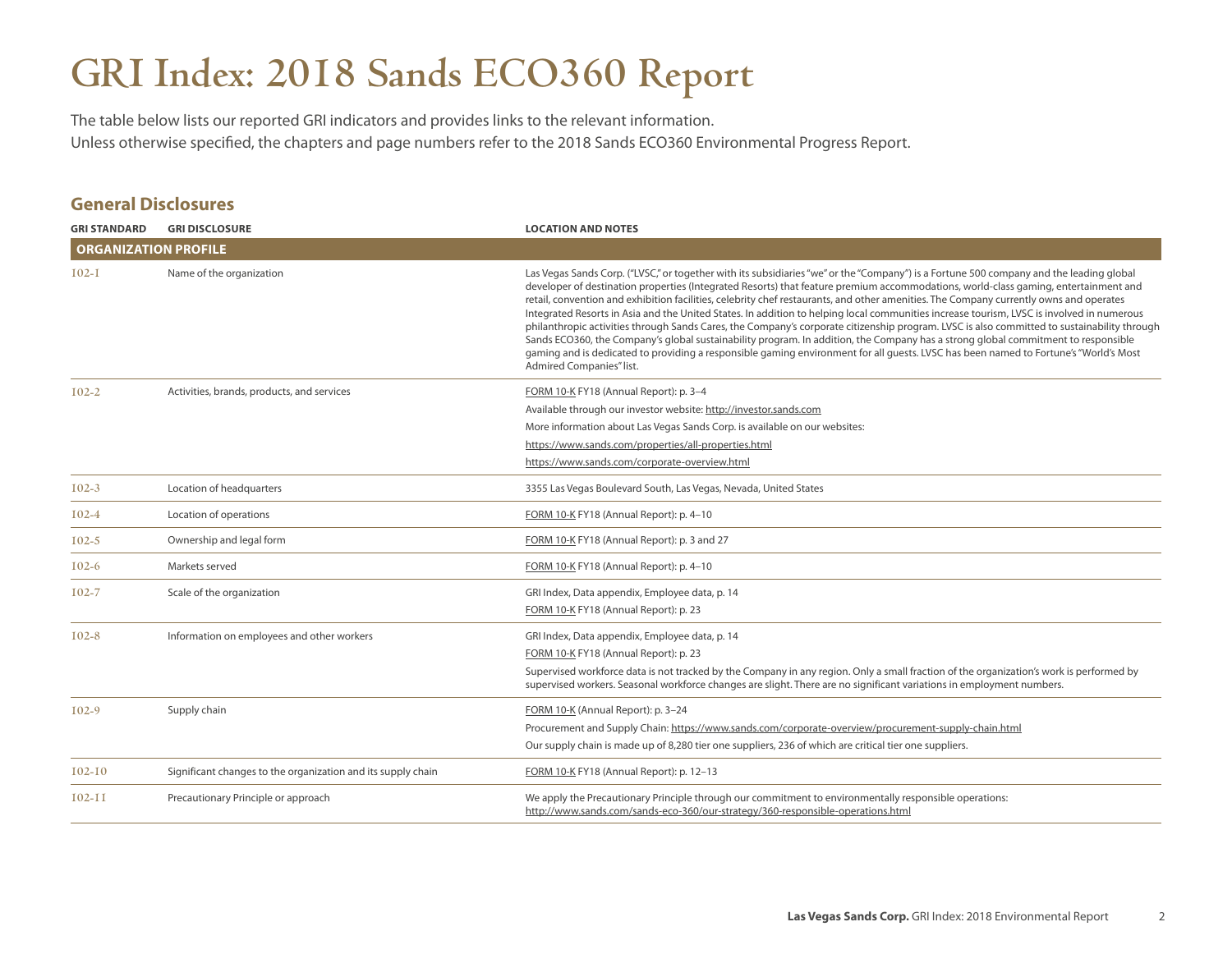#### **General Disclosures** (continued)

| <b>GRI STANDARD</b>         | <b>GRI DISCLOSURE</b>                                | <b>LOCATION AND NOTES</b>                                                                                                                                                                                                                                                                                                                                                                                                                                                                                                                                                                                                                                                                                                                                                            |
|-----------------------------|------------------------------------------------------|--------------------------------------------------------------------------------------------------------------------------------------------------------------------------------------------------------------------------------------------------------------------------------------------------------------------------------------------------------------------------------------------------------------------------------------------------------------------------------------------------------------------------------------------------------------------------------------------------------------------------------------------------------------------------------------------------------------------------------------------------------------------------------------|
| $102 - 12$                  | <b>External initiatives</b>                          | Las Vegas Sands Corp. also actively supports the following initiatives:<br>- U.S. Green Building Council<br>- American Gaming Association<br>- Events Industry Council Sustainability Committee<br>- Better Buildings Alliance<br>- National Center for Responsible Gaming<br>- National Council on Problem Gambling<br>- Nevada Council on Problem Gambling<br>- Problem Gambling Center<br>- 3P Network, Public Utilities Commission<br>- Singapore Packaging Agreement<br>- The United Nations Sustainable Development Goals<br>- Science Based Targets.<br>For more information on the responsible gaming initiatives we support, see:<br>http://www.marinabaysands.com/company-information/responsible-gambling.html<br>https://www.venetian.com/casino/responsible-gaming.html |
| $102 - 13$                  | Membership of associations                           | https://www.sandschina.com/community-affairs/responsible-gaming.html<br>Las Vegas Sands Corp. holds active memberships of the following associations:<br>- U.S. Green Building Council<br>- National Center for Responsible Gaming<br>- National Council on Problem Gambling<br>- Nevada Council on Problem Gambling<br>- Problem Gambling Center<br>- Singapore Packaging Agreement.                                                                                                                                                                                                                                                                                                                                                                                                |
| <b>STRATEGY</b>             |                                                      |                                                                                                                                                                                                                                                                                                                                                                                                                                                                                                                                                                                                                                                                                                                                                                                      |
| $102 - 14$                  | Statement from senior decision-maker                 | Statement from the Chairman of the Board, Chief Executive Officer and Treasurer, Sands ECO360 2018 Environmental Report: p.3                                                                                                                                                                                                                                                                                                                                                                                                                                                                                                                                                                                                                                                         |
| <b>ETHICS AND INTEGRITY</b> |                                                      |                                                                                                                                                                                                                                                                                                                                                                                                                                                                                                                                                                                                                                                                                                                                                                                      |
| $102 - 16$                  | Values, principles, standards, and norms of behavior | Our governance documents, including our Code of Business Conduct and Ethics, can be accessed on our corporate website:<br>https://investor.sands.com/Company/Documents-and-Charters/default.aspx<br>See our Supplier Code of Conduct and procurement and supply chain information on our website:<br>http://www.sands.com/corporate-overview/procurement-supply-chain.html                                                                                                                                                                                                                                                                                                                                                                                                           |
| <b>GOVERNANCE</b>           |                                                      |                                                                                                                                                                                                                                                                                                                                                                                                                                                                                                                                                                                                                                                                                                                                                                                      |
| $102 - 18$                  | Governance structure                                 | See our Board of Directors and Committees<br>See the governance section of our Environmental Responsibility Policy<br>See our Sands ECO360 Strategy<br>See our Corporate Governance Guidelines                                                                                                                                                                                                                                                                                                                                                                                                                                                                                                                                                                                       |
|                             | <b>STAKEHOLDER ENGAGEMENT</b>                        |                                                                                                                                                                                                                                                                                                                                                                                                                                                                                                                                                                                                                                                                                                                                                                                      |
| 102-40                      | List of stakeholder groups                           | See our Sands ECO360 strategy and information on our stakeholder engagement pillar online:<br>http://www.sands.com/sands-eco-360/our-strategy/stakeholder-engagement.html<br>https://www.sands.com/sands-eco-360/our-strategy.html                                                                                                                                                                                                                                                                                                                                                                                                                                                                                                                                                   |
| $102 - 41$                  | Collective bargaining agreements                     | FORM 10-K FY18 (Annual Report): p. 23                                                                                                                                                                                                                                                                                                                                                                                                                                                                                                                                                                                                                                                                                                                                                |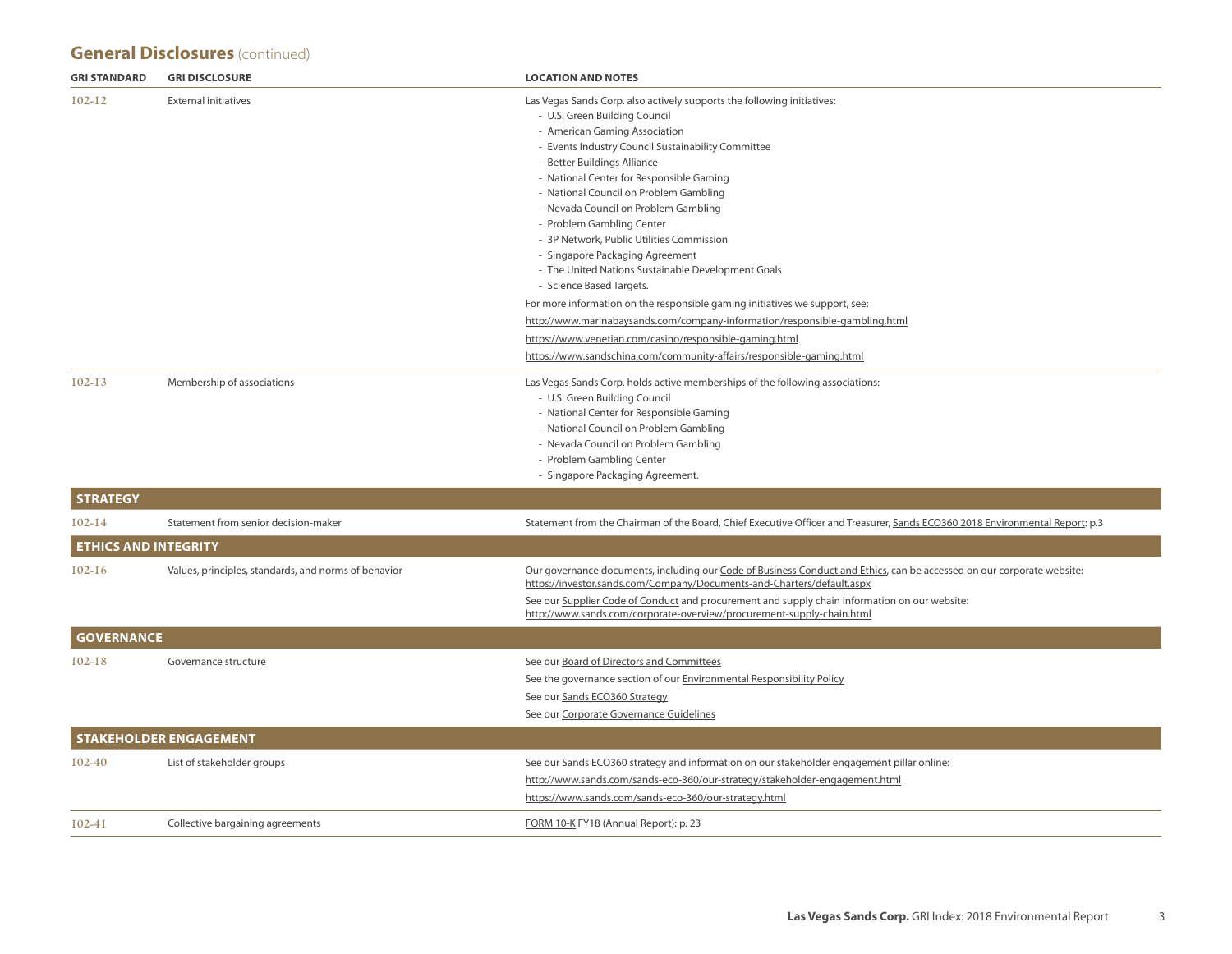#### <span id="page-3-0"></span>**General Disclosures** (continued)

| <b>GRI STANDARD</b> | <b>GRI DISCLOSURE</b>                  | <b>LOCATION AND NOTES</b>                                                                                                                                                                                                                                                                                                                                                                                                                                                                                                                                                                                         |
|---------------------|----------------------------------------|-------------------------------------------------------------------------------------------------------------------------------------------------------------------------------------------------------------------------------------------------------------------------------------------------------------------------------------------------------------------------------------------------------------------------------------------------------------------------------------------------------------------------------------------------------------------------------------------------------------------|
| 102-42              | Identifying and selecting stakeholders | We have identified the key stakeholders to engage with through both our previous and current experience and relationships with them.<br>Our stakeholders are individuals and organizations interested in and/or affected by our business. Understanding and taking action on what<br>is relevant to our stakeholders maximizes the effectiveness of our strategy. For examples of our stakeholder engagement, see http://www.<br>sands.com/sands-eco-360/our-strategy/stakeholder-engagement.html and our Sands ECO360 2018 Environmental Report, p. 16-17.                                                       |
| $102 - 43$          | Approach to stakeholder engagement     | See our Sands ECO360 2018 Environmental Report for strategy, p. 4-5 and for examples of stakeholder engagement, see p. 16-17.                                                                                                                                                                                                                                                                                                                                                                                                                                                                                     |
|                     |                                        | We value the regular engagement with all our key stakeholder groups. These interactions range from online or telephone surveys and<br>questionnaires (e.g., Team Members and quests) to in-person meetings (e.g., suppliers, government officials, and NGOs). The various<br>engagement activities with our stakeholders throughout the year have also allowed us to continue to shape and focus our Sands ECO360<br>program. No specific engagement was undertaken to determine report content; however, our continuous engagement allows us to align<br>our report content to meet our key stakeholders' needs. |
| $102 - 44$          | Key topics and concerns raised         | See our Sands ECO360 2018 Environmental Report, p. 4-5, and p. 16-17                                                                                                                                                                                                                                                                                                                                                                                                                                                                                                                                              |
|                     | <b>Material issues</b>                 | <b>Reported in:</b>                                                                                                                                                                                                                                                                                                                                                                                                                                                                                                                                                                                               |
|                     | Health, safety, and well-being         | GRI Index, Corporate Social Responsibility Overview, corporate website                                                                                                                                                                                                                                                                                                                                                                                                                                                                                                                                            |
|                     | Energy                                 | ECO360 report, GRI Index, CDP response, newsletter                                                                                                                                                                                                                                                                                                                                                                                                                                                                                                                                                                |
|                     | Workforce development                  | GRI Index, Corporate Social Responsibility Overview, corporate website                                                                                                                                                                                                                                                                                                                                                                                                                                                                                                                                            |
|                     | Business ethics (anti-corruption)      | GRI Index, Corporate Social Responsibility Overview, corporate website                                                                                                                                                                                                                                                                                                                                                                                                                                                                                                                                            |
|                     | Local communities                      | ECO360 report, Corporate Social Responsibility Overview, corporate website (including press<br>releases and the blog Sands Confidential)                                                                                                                                                                                                                                                                                                                                                                                                                                                                          |
|                     | Water                                  | ECO360 report, GRI Index, newsletter, CDP response                                                                                                                                                                                                                                                                                                                                                                                                                                                                                                                                                                |
|                     | Waste                                  | ECO360 report, GRI Index, newsletter                                                                                                                                                                                                                                                                                                                                                                                                                                                                                                                                                                              |
|                     | Climate change and GHG emissions       | ECO360 report, GRI Index, CDP response                                                                                                                                                                                                                                                                                                                                                                                                                                                                                                                                                                            |
|                     | Economic impact                        | ECO360 report, GRI Index, Corporate Social Responsibility Overview, corporate website, CDP<br>response                                                                                                                                                                                                                                                                                                                                                                                                                                                                                                            |
|                     | Procurement                            | ECO360 report, GRI Index, Corporate Social Responsibility Overview, corporate website                                                                                                                                                                                                                                                                                                                                                                                                                                                                                                                             |
|                     | Diversity and equal opportunity        | GRI Index, Corporate Social Responsibility Overview, corporate website                                                                                                                                                                                                                                                                                                                                                                                                                                                                                                                                            |
|                     | <b>Emerging issues</b>                 | <b>Reported in:</b>                                                                                                                                                                                                                                                                                                                                                                                                                                                                                                                                                                                               |
|                     | Biodiversity                           | GRI Index, newsletter                                                                                                                                                                                                                                                                                                                                                                                                                                                                                                                                                                                             |

| <b>REPORTING PRACTICE</b> |                                                            |                                                                                                                                                                                                                                                                                                                                                                                                                                                                            |
|---------------------------|------------------------------------------------------------|----------------------------------------------------------------------------------------------------------------------------------------------------------------------------------------------------------------------------------------------------------------------------------------------------------------------------------------------------------------------------------------------------------------------------------------------------------------------------|
| $102 - 45$                | Entities included in the consolidated financial statements | FORM 10-K FY18 (Annual Report): p. 81-131                                                                                                                                                                                                                                                                                                                                                                                                                                  |
| 102-46                    | Defining report content and topic Boundaries               | Report content and topic Boundaries are defined by taking into account the most significant economic, environmental, and social impacts, as<br>well as the concerns of our stakeholders. We do this by continually monitoring feedback from stakeholders who can be reasonably considered<br>to affect, or be affected by, our business operations. We incorporate the Greenhouse Gas Protocol framework when determining our Boundary<br>for Scope 1, 2, and 3 emissions. |
|                           |                                                            | For examples of our identification of key issues, see our Key Theme Assessment in our Sands ECO360 2018 Environmental Report, p. 4-5.                                                                                                                                                                                                                                                                                                                                      |
|                           |                                                            | For examples of our stakeholder engagement, see our Sands ECO360 2018 Environmental Report, p. 9-10 and online: https://www.sands.com/<br>sands-eco-360/our-strategy/stakeholder-engagement.html                                                                                                                                                                                                                                                                           |
| 102-47                    | List of material topics                                    | For our key themes, see our Sands ECO360 2018 Environmental Report, p. 4-5 and online: http://www.sands.com/sands-eco-360/our-strategy.html.<br>Also refer to indicator 102-44 of this GRI Index.                                                                                                                                                                                                                                                                          |
| 102-48                    | Restatements of information                                | There are no significant restatements of information.                                                                                                                                                                                                                                                                                                                                                                                                                      |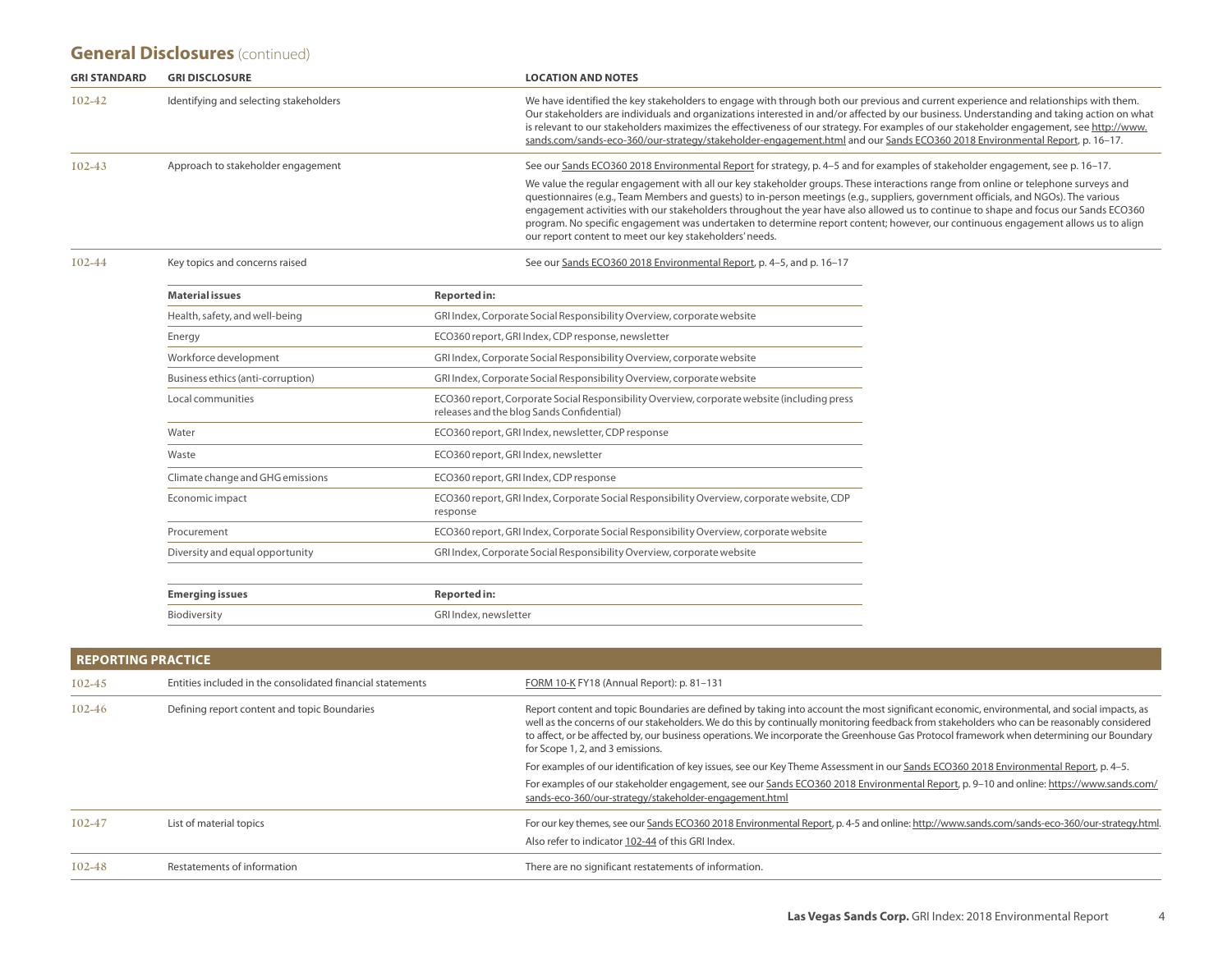#### **General Disclosures** (continued)

| <b>GRI STANDARD</b> | <b>GRI DISCLOSURE</b>                                    | <b>LOCATION AND NOTES</b>                                                                                                                                              |
|---------------------|----------------------------------------------------------|------------------------------------------------------------------------------------------------------------------------------------------------------------------------|
| 102-49              | Changes in reporting                                     | This year we added diversity and equal opportunity to our list of material issues and biodiversity to our list of emerging issues.                                     |
| $102 - 50$          | Reporting period                                         | Our report draws on the performance highlights of the calendar year 2018. It covers the full scope of our global operations, including<br>majority-owned subsidiaries. |
| $102 - 51$          | Date of most recent report                               | Sands ECO360 2018 Environmental Report (published in June 2019)                                                                                                        |
| $102 - 52$          | Reporting cycle                                          | We report annually. We alternate publishing a full report and a progress report every other year.                                                                      |
| $102 - 53$          | Contact point for questions regarding the report         | Back cover of the report (sandseco360@sands.com)                                                                                                                       |
| $102 - 54$          | Claims of reporting in accordance with the GRI Standards | This report has been prepared in accordance with the GRI Standards: Core option.                                                                                       |
| $102 - 55$          | <b>GRI</b> content index                                 | This GRI Index can be found on the ECO360 website: https://www.sands.com/sands-eco-360/our-news/environmental-report.html                                              |
| $102 - 56$          | External assurance                                       | The GHG emissions, energy consumption, water withdrawal, and waste generation data included in the report was assured by a third-party<br>verifier.                    |
|                     |                                                          | See our Assurance Statement online.                                                                                                                                    |

#### **Material Topics**

| <b>GRI STANDARD</b>                       | <b>GRI DISCLOSURE</b>                                                          | <b>LOCATION AND NOTES</b>                                                                                                                                                                                                                                                                                                                               |  |
|-------------------------------------------|--------------------------------------------------------------------------------|---------------------------------------------------------------------------------------------------------------------------------------------------------------------------------------------------------------------------------------------------------------------------------------------------------------------------------------------------------|--|
| <b>ECONOMIC</b>                           |                                                                                |                                                                                                                                                                                                                                                                                                                                                         |  |
| <b>ECONOMIC PERFORMANCE</b>               |                                                                                |                                                                                                                                                                                                                                                                                                                                                         |  |
|                                           | <b>GRI 103: MANAGEMENT APPROACH 2016</b>                                       |                                                                                                                                                                                                                                                                                                                                                         |  |
| $I$ 03-I                                  | Explanation of the material topic and its Boundaries                           | Las Vegas Sands contributes significantly to the economy through shareholder returns, taxes, licenses paid, and employment of labor                                                                                                                                                                                                                     |  |
| $103 - 2$                                 | The management approach and its components                                     | force, as well as community contributions and the generation of indirect economic stimulus as a result of our investments. Details on our<br>financial performance, prepared in accordance with relevant laws and externally assured, can be found online:<br>http://investor.sands.com/ir-home/financial-info/quarterly-financial-results/default.aspx |  |
| $103 - 3$                                 | Evaluation of the management approach                                          | FORM 10-K FY18 (Annual Report): p. 4-5 Strengths and Strategies, p. 78-131                                                                                                                                                                                                                                                                              |  |
|                                           |                                                                                | Our approach to ensuring that we continue to impact the economy and the community in a positive way can be found in our governance<br>documents and our committee charters: https://investor.sands.com/Company/Documents-and-Charters/default.aspx                                                                                                      |  |
|                                           |                                                                                | Boundary: internal: all entities; externa; our communities                                                                                                                                                                                                                                                                                              |  |
| <b>GRI 201: ECONOMIC PERFORMANCE 2016</b> |                                                                                |                                                                                                                                                                                                                                                                                                                                                         |  |
| $20I-I$                                   | Direct economic value generated and distributed                                | FORM 10-K FY18 (Annual Report): p. 45-47 and 50-86                                                                                                                                                                                                                                                                                                      |  |
|                                           |                                                                                | We communicate about community investments through our press releases, available online: https://investor.sands.com/ir-home/<br>press-releases/default.aspx                                                                                                                                                                                             |  |
| $20I-2$                                   | Financial implications and other risks and opportunities due to climate change | See our 2018 CDP Climate Change response                                                                                                                                                                                                                                                                                                                |  |
| $20I - 3$                                 | Defined benefit plan obligations and other retirement plans                    | FORM 10-K FY18 (Annual Report): p. 124-125                                                                                                                                                                                                                                                                                                              |  |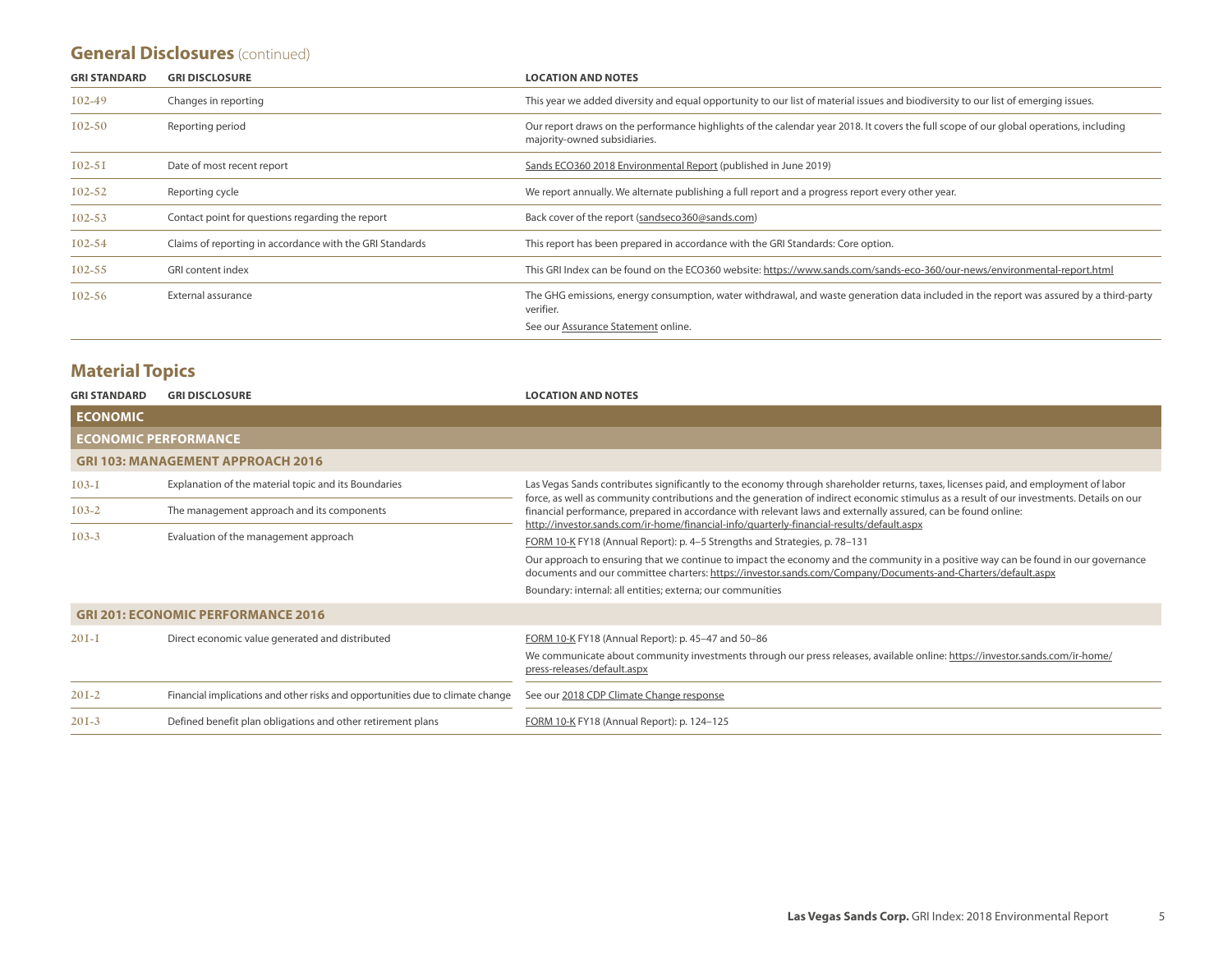| <b>GRI STANDARD</b>    | <b>GRI DISCLOSURE</b>                                | <b>LOCATION AND NOTES</b>                                                                                                                                                                                                                                                                                                                                                                                                                                                                                                                                                                                                                                                                                                                                           |
|------------------------|------------------------------------------------------|---------------------------------------------------------------------------------------------------------------------------------------------------------------------------------------------------------------------------------------------------------------------------------------------------------------------------------------------------------------------------------------------------------------------------------------------------------------------------------------------------------------------------------------------------------------------------------------------------------------------------------------------------------------------------------------------------------------------------------------------------------------------|
|                        | <b>INDIRECT ECONOMIC IMPACTS</b>                     |                                                                                                                                                                                                                                                                                                                                                                                                                                                                                                                                                                                                                                                                                                                                                                     |
|                        | <b>GRI 103: MANAGEMENT APPROACH 2016</b>             |                                                                                                                                                                                                                                                                                                                                                                                                                                                                                                                                                                                                                                                                                                                                                                     |
| $I$ 03- $I$            | Explanation of the material topic and its Boundaries | See Economic Performance                                                                                                                                                                                                                                                                                                                                                                                                                                                                                                                                                                                                                                                                                                                                            |
| $103 - 2$              | The management approach and its components           |                                                                                                                                                                                                                                                                                                                                                                                                                                                                                                                                                                                                                                                                                                                                                                     |
| $103 - 3$              | Evaluation of the management approach                |                                                                                                                                                                                                                                                                                                                                                                                                                                                                                                                                                                                                                                                                                                                                                                     |
|                        | <b>GRI 203: INDIRECT ECONOMIC IMPACTS 2016</b>       |                                                                                                                                                                                                                                                                                                                                                                                                                                                                                                                                                                                                                                                                                                                                                                     |
| $203 - 2$              | Significant indirect economic impacts                | We are committed to collaborating with government and the public sector on a global agenda for development. We measure our<br>contribution to sustainability using the widely recognized UN Sustainable Development Goals (SDGs) and science-based targets (SBTs).<br>For more details on this, please see our Sands ECO360 2018 Environmental Report, p. 18.                                                                                                                                                                                                                                                                                                                                                                                                       |
|                        |                                                      | Increasing the understanding of sustainability through communication, awareness, and partnerships within local communities is the<br>foundation of the Sands ECO360 program. Our communities are home to our properties and our Team Members. Being an exemplary<br>employer and an upstanding corporate citizen is an integral part of doing business for Las Vegas Sands Corp. Through Sands Cares, we are<br>an active community partner, offering assistance to charitable organizations and causes that improve the quality of life for everyone. We<br>work with local governments and municipalities to advance sustainability awareness. For example, at Sands Bethlehem we work alongside<br>the City of Bethlehem municipality in our recycling programs. |
|                        |                                                      | The added value from direct, indirect, and induced economic impact tied to each Integrated Resort is substantial, reflecting the multiplier<br>effect of our investment and operations. The design, development, and operation of Integrated Resorts serves as an economic growth<br>engine, creates cultural, entertainment, and shopping draw within the local community, and has led to the creation of thousands of jobs.<br>In Macao, our developments and operations account for approximately 27.9% of the Special Administrative Region's GDP.                                                                                                                                                                                                              |
|                        |                                                      | When we enter new jurisdictions, we use our highly experienced in-house staff, independent international consultants, and local experts<br>to conduct economic and community impact assessments. Our mission is to complement what exists and enhance the environment<br>through the introduction of new industry-leading facilities, world-class attractions and superior service levels. To achieve this, we work<br>with local governments and build relationships with our customers, employ local labor, enhance education, improve infrastructure, and<br>enable other businesses to thrive.                                                                                                                                                                  |
|                        |                                                      | See also Sands Cares: https://www.sands.com/sands-cares/our-commitment.html                                                                                                                                                                                                                                                                                                                                                                                                                                                                                                                                                                                                                                                                                         |
| <b>ANTI-CORRUPTION</b> |                                                      |                                                                                                                                                                                                                                                                                                                                                                                                                                                                                                                                                                                                                                                                                                                                                                     |
|                        | <b>GRI 103: MANAGEMENT APPROACH 2016</b>             |                                                                                                                                                                                                                                                                                                                                                                                                                                                                                                                                                                                                                                                                                                                                                                     |
| 103-I                  | Explanation of the material topic and its Boundaries | Acting with integrity is central to our commercial success, as we know that how we do business is as important as the results we achieve.<br>We are committed to the highest standards of ethical conduct, including an unwavering commitment to anti-corruption. We also expect<br>those we do business with to maintain the highest level of ethical behavior.                                                                                                                                                                                                                                                                                                                                                                                                    |
|                        |                                                      | Boundary: internal: all entities; external: our communities                                                                                                                                                                                                                                                                                                                                                                                                                                                                                                                                                                                                                                                                                                         |
| $103 - 2$              | The management approach and its components           | We have several policies and management structures in place to prevent corruption in all our operations.                                                                                                                                                                                                                                                                                                                                                                                                                                                                                                                                                                                                                                                            |
|                        |                                                      | See our committee charters, and governance documents including our Code of Business Conduct and Ethics and Anti-Corruption Policy<br>online: https://investor.sands.com/Company/Documents-and-Charters/default.aspx                                                                                                                                                                                                                                                                                                                                                                                                                                                                                                                                                 |
|                        |                                                      | See our Supplier Code of Conduct, which includes a corruption and bribery prohibition                                                                                                                                                                                                                                                                                                                                                                                                                                                                                                                                                                                                                                                                               |
| $103 - 3$              | Evaluation of the management approach                | We continually monitor our performance in this area through a number of mechanisms, including:<br>- our audit committee<br>- our ethics hotline<br>- the completion of training by key personnel within our business<br>- disclosures on non-compliance with the Foreign Corrupt Practices Act: see FORM 10-K FY18 (Annual Report), p. 26 and                                                                                                                                                                                                                                                                                                                                                                                                                       |
|                        |                                                      | FORM 10-K FY18 (Annual Report) "Litigation" section, p. 117-118.<br>See our Reporting and Non-Retaliation Policy                                                                                                                                                                                                                                                                                                                                                                                                                                                                                                                                                                                                                                                    |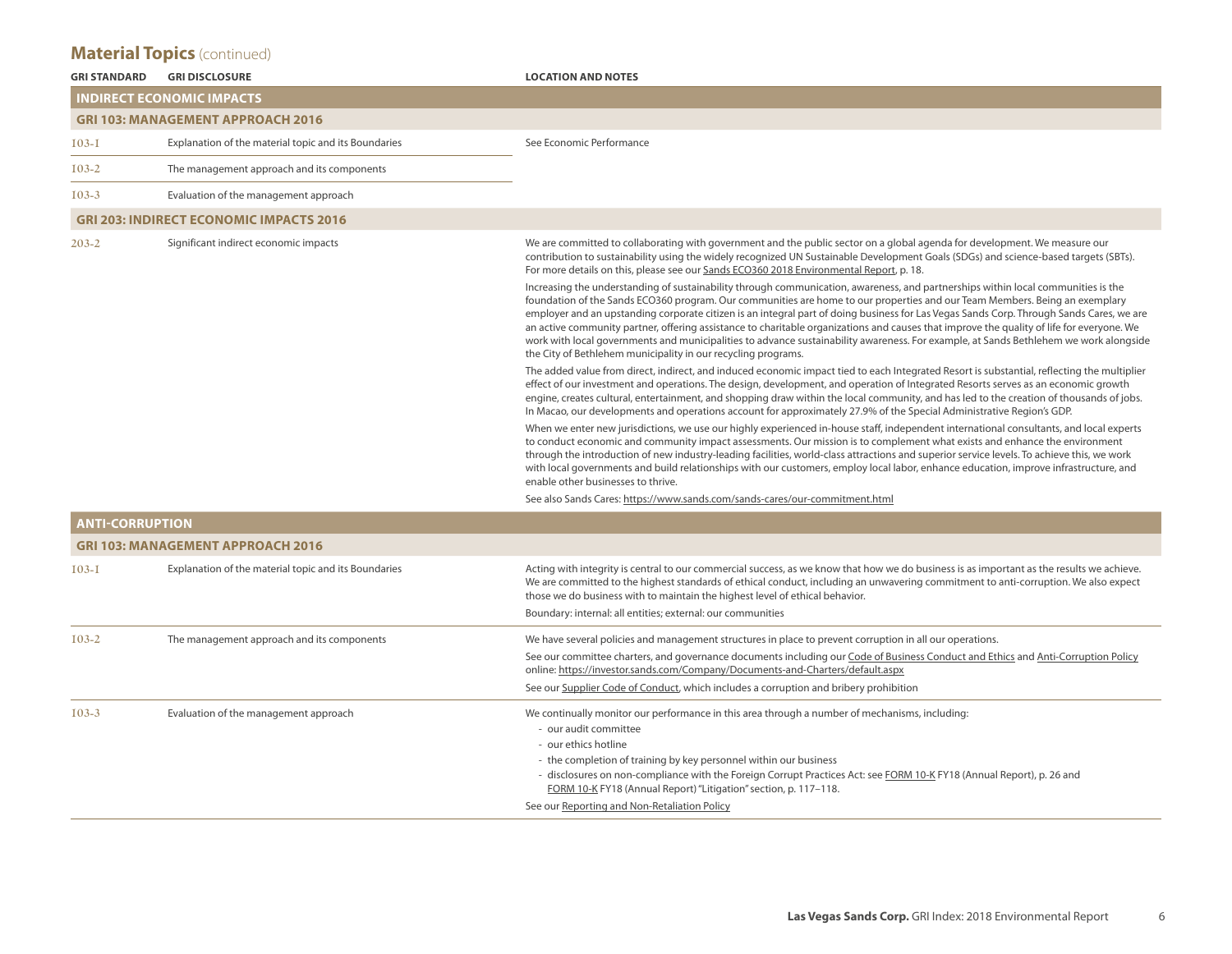| <b>GRI STANDARD</b>         | <b>GRI DISCLOSURE</b>                                     | <b>LOCATION AND NOTES</b>                                                                                                                                                                                                                                                                                                                                                                              |
|-----------------------------|-----------------------------------------------------------|--------------------------------------------------------------------------------------------------------------------------------------------------------------------------------------------------------------------------------------------------------------------------------------------------------------------------------------------------------------------------------------------------------|
|                             | <b>GRI 205: ANTI-CORRUPTION 2016</b>                      |                                                                                                                                                                                                                                                                                                                                                                                                        |
| $205 - I$                   | Operations assessed for risks related to corruption       | FORM 10-K FY18 (Annual Report): p. 26<br>We have several policies and management structures in place to identify and assess risks and prevent corruption in all our operations.<br>See our committee charters, and governance documents including our Code of Business Conduct and Ethics and Anti-Corruption Policy<br>online: https://investor.sands.com/Company/Documents-and-Charters/default.aspx |
| $205 - 2$                   | Communication and training about anti-corruption policies | GRI Index, Data appendix, Anti-corruption data, p. 15                                                                                                                                                                                                                                                                                                                                                  |
|                             | and procedures                                            | Our Code of Business Conduct and Ethics and Anti-Corruption Policy have been communicated to (and acknowledgements of receipt<br>obtained for) both the LVSC and SCL (Sands China Ltd.) Board of Directors and Management. These Members also receive annual in-person<br>training on the Code and anti-corruption policies and procedures.                                                            |
|                             |                                                           | All Team Members are required to receive training on the Code of Business Conduct and Ethics, and anti-corruption policies and<br>procedures.                                                                                                                                                                                                                                                          |
|                             |                                                           | The Company also communicates its anti-corruption policies and procedures to business partners, e.g., suppliers, agents, and lobbyists, at<br>the time of contracting and, depending on the type of business partner, annually thereafter. All suppliers and partners are required to<br>acknowledge our anti-corruption policies and procedures.                                                      |
| <b>ENVIRONMENTAL</b>        |                                                           |                                                                                                                                                                                                                                                                                                                                                                                                        |
| <b>ENERGY</b>               |                                                           |                                                                                                                                                                                                                                                                                                                                                                                                        |
|                             | <b>GRI 103: MANAGEMENT APPROACH 2016</b>                  |                                                                                                                                                                                                                                                                                                                                                                                                        |
| $I$ 03-I                    | Explanation of the material topic and its Boundaries      | While our ultimate purpose is guest satisfaction, we also consciously aim to reduce the environmental footprint of our own operations, as<br>well as focusing on the procurement of sustainable products and services.                                                                                                                                                                                 |
| 103-2                       | The management approach and its components                | For details on our strategic approach, see our Sands ECO360 2018 Environmental Report, p. 4-5, our website, https://www.sands.com/<br>sands-eco-360/our-strategy.html, and our 2018 CDP Climate Change and Water responses.                                                                                                                                                                            |
|                             |                                                           | Our external-facing goals and progress are communicated annually in our Sands ECO360 2018 Environmental Report. See p. 18-21 of the<br>2018 edition.                                                                                                                                                                                                                                                   |
|                             |                                                           | Boundary: internal: all entities; external: our supply chain                                                                                                                                                                                                                                                                                                                                           |
| $103 - 3$                   | Evaluation of the management approach                     | Evaluation of the management approach occurs through materiality assessments and "Key Theme Assessments." See "Key Theme<br>Assessment" in our Sands ECO360 2018 Environmental Report, p. 4-5, and find further details on the evaluation of our management<br>approach in our CDP Climate Change and Water responses.                                                                                 |
|                             |                                                           | Our commitment to sustainability is also validated through third-party disclosure frameworks, such as the Dow Jones Sustainability Index.                                                                                                                                                                                                                                                              |
| <b>GRI 302: ENERGY 2016</b> |                                                           |                                                                                                                                                                                                                                                                                                                                                                                                        |
| $302 - I$                   | Energy consumption within the organization                | See our performance data in our Sands ECO360 2018 Environmental Report, p. 20-21                                                                                                                                                                                                                                                                                                                       |
|                             |                                                           | See our 2018 CDP Climate Change response                                                                                                                                                                                                                                                                                                                                                               |
|                             |                                                           | See our <b>Assurance Statement</b>                                                                                                                                                                                                                                                                                                                                                                     |
| $302 - 3$                   | Energy intensity                                          | a. 0.16 GJ per conditioned square foot.                                                                                                                                                                                                                                                                                                                                                                |
|                             |                                                           | b. Denominator (49,450,693) represents square feet of conditioned space.                                                                                                                                                                                                                                                                                                                               |
|                             |                                                           | c. All applicable energy sources (i.e., fuel, electricity, heating, cooling) are included, after conversion to GJ.<br>d. Ratio uses energy consumption within the organization.                                                                                                                                                                                                                        |
|                             |                                                           |                                                                                                                                                                                                                                                                                                                                                                                                        |
| $302 - 4$                   | Reduction of energy consumption                           | a. In 2018, newly implemented energy efficiency projects, coupled with ongoing operational improvements, contributed to a reduction in<br>energy use of approximately 173,786 GJ.                                                                                                                                                                                                                      |
|                             |                                                           | b. Energy reductions include reductions in fuels, electricity, heating, and cooling.                                                                                                                                                                                                                                                                                                                   |
|                             |                                                           | c. All reductions reported above occurred during calendar year 2018.                                                                                                                                                                                                                                                                                                                                   |
|                             |                                                           | d. A conversion factor of 1 kilowatt hour (kWh) to 0.0036 GJ was employed in the calculations.                                                                                                                                                                                                                                                                                                         |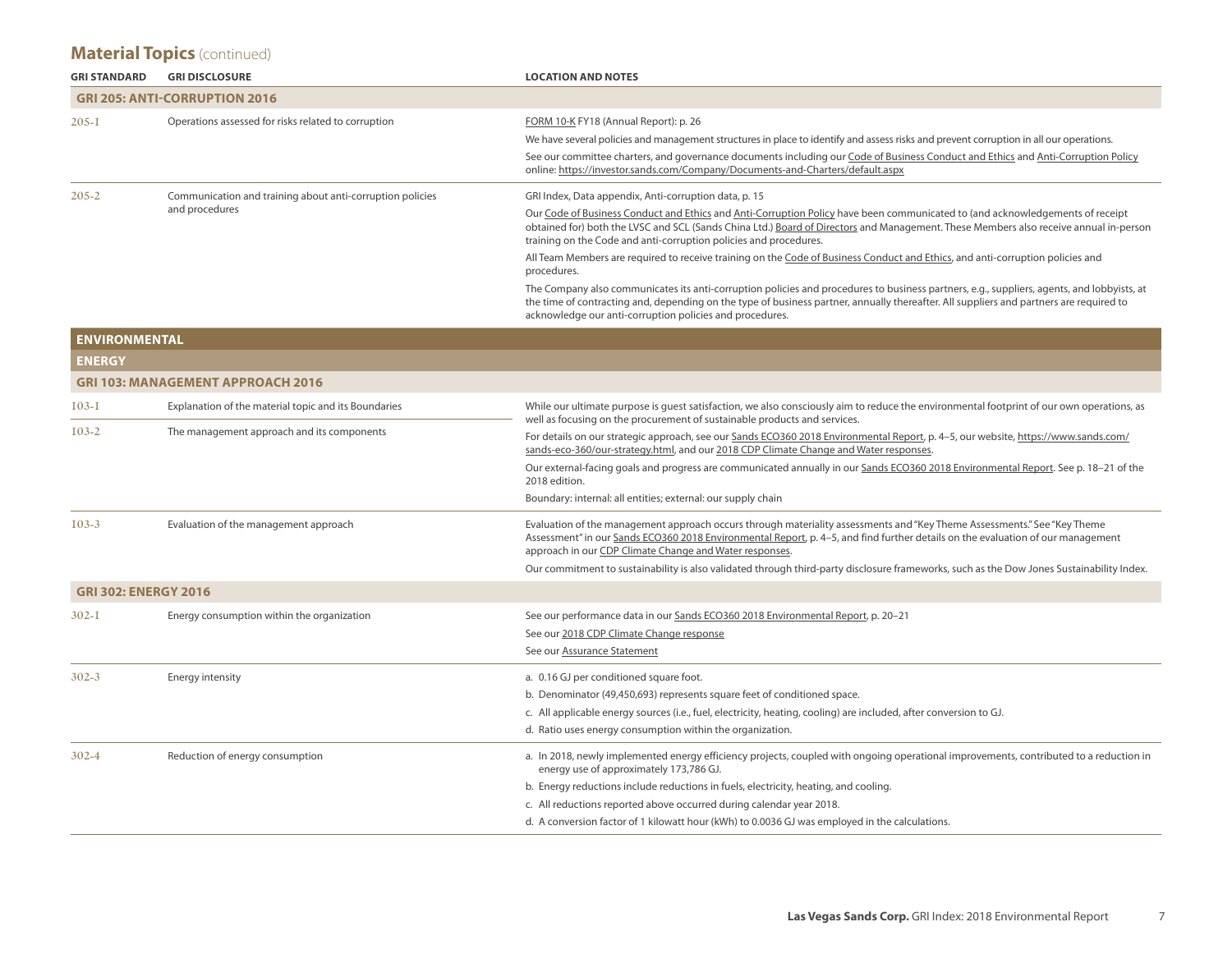| <b>GRI STANDARD</b>            | <b>GRI DISCLOSURE</b>                                                                                                                        | <b>LOCATION AND NOTES</b>                                                                                                                                                                                                                                                                                                                                                                                                                                                                                                                                 |  |  |  |
|--------------------------------|----------------------------------------------------------------------------------------------------------------------------------------------|-----------------------------------------------------------------------------------------------------------------------------------------------------------------------------------------------------------------------------------------------------------------------------------------------------------------------------------------------------------------------------------------------------------------------------------------------------------------------------------------------------------------------------------------------------------|--|--|--|
| <b>WATER</b>                   |                                                                                                                                              |                                                                                                                                                                                                                                                                                                                                                                                                                                                                                                                                                           |  |  |  |
|                                | <b>GRI 103: MANAGEMENT APPROACH 2016</b>                                                                                                     |                                                                                                                                                                                                                                                                                                                                                                                                                                                                                                                                                           |  |  |  |
| 103-1                          | Explanation of the material topic and its Boundaries                                                                                         | See management approach for "Energy"                                                                                                                                                                                                                                                                                                                                                                                                                                                                                                                      |  |  |  |
| $103 - 2$                      | The management approach and its components                                                                                                   |                                                                                                                                                                                                                                                                                                                                                                                                                                                                                                                                                           |  |  |  |
| $103 - 3$                      | Evaluation of the management approach                                                                                                        |                                                                                                                                                                                                                                                                                                                                                                                                                                                                                                                                                           |  |  |  |
|                                | <b>GRI 303: WATER AND EFFLUENTS 2018</b>                                                                                                     |                                                                                                                                                                                                                                                                                                                                                                                                                                                                                                                                                           |  |  |  |
| $303 - 1$                      | Interactions with water as a shared resource                                                                                                 | See our performance data in our Sands ECO360 2018 Environmental Report, p. 20-21                                                                                                                                                                                                                                                                                                                                                                                                                                                                          |  |  |  |
| $303 - 2$                      | Management of water discharge-related impacts                                                                                                | See our 2018 CDP Water response<br>See our Assurance Statement                                                                                                                                                                                                                                                                                                                                                                                                                                                                                            |  |  |  |
| $303 - 3$                      | Water withdrawal                                                                                                                             |                                                                                                                                                                                                                                                                                                                                                                                                                                                                                                                                                           |  |  |  |
| $303 - 4$                      | Water discharge                                                                                                                              |                                                                                                                                                                                                                                                                                                                                                                                                                                                                                                                                                           |  |  |  |
| $303 - 5$                      | Water consumption                                                                                                                            |                                                                                                                                                                                                                                                                                                                                                                                                                                                                                                                                                           |  |  |  |
| <b>BIODIVERSITY</b>            |                                                                                                                                              |                                                                                                                                                                                                                                                                                                                                                                                                                                                                                                                                                           |  |  |  |
|                                | <b>GRI 103: MANAGEMENT APPROACH 2016</b>                                                                                                     |                                                                                                                                                                                                                                                                                                                                                                                                                                                                                                                                                           |  |  |  |
| 103-1                          | Explanation of the material topic and its Boundaries                                                                                         | We recognize biodiversity as an important indicator of the overall health of our planet and an emerging issue of concern that is relevant to<br>our business operations. Our company benefits when we have healthy and biodiverse coastlines, oceans, forests, and other ecosystems as                                                                                                                                                                                                                                                                    |  |  |  |
| $103 - 2$                      | The management approach and its components                                                                                                   | we rely on these environments to provide enjoyable experiences for our visitors and also to produce the resources that are ultimately used<br>in our products and services every day.                                                                                                                                                                                                                                                                                                                                                                     |  |  |  |
| $103 - 3$                      | Evaluation of the management approach                                                                                                        | Biodiversity has been identified in our materiality assessments as an emerging issue of concern, see GRI indicator 102-44. This topic is not<br>currently addressed directly in our Sands ECO360 strategy; however, by addressing our six key themes - energy, water, waste, food,<br>procurement, and transportation – we support the sustainable use of resources, which helps to conserve biodiversity. See management<br>approach for "Energy" for our approach to environmental topics and p. 4–5 of our Sands ECO360 2018 Environmental Report.     |  |  |  |
|                                | <b>GRI 304: BIODIVERSITY 2016</b>                                                                                                            |                                                                                                                                                                                                                                                                                                                                                                                                                                                                                                                                                           |  |  |  |
| $304 - I$                      | Operational sites owned, leased, managed in, or adjacent to, protected<br>areas and areas of high biodiversity value outside protected areas | Conservation International has identified 36 areas around the world that qualify as a biodiversity hotspot. These hotspots represent 2.4%<br>of Earth's land surface, but support more than half of the world's plant species found nowhere else in the world. Both our Singapore and<br>Macau properties are situated within or in close regional proximity to one of these hotspots. In addition, all of our resorts are in proximity<br>to a variety of habitats such as nature preserves, national and state parks, lakes, rivers, and coastal areas. |  |  |  |
|                                |                                                                                                                                              | To explore the world's 36 hotspots see Critical Ecosystem Partnership Funds.                                                                                                                                                                                                                                                                                                                                                                                                                                                                              |  |  |  |
| <b>EMISSIONS</b>               |                                                                                                                                              |                                                                                                                                                                                                                                                                                                                                                                                                                                                                                                                                                           |  |  |  |
|                                | <b>GRI 103: MANAGEMENT APPROACH 2016</b>                                                                                                     |                                                                                                                                                                                                                                                                                                                                                                                                                                                                                                                                                           |  |  |  |
| $103 - 1$                      | Explanation of the material topic and its Boundaries                                                                                         | See management approach for "Energy"                                                                                                                                                                                                                                                                                                                                                                                                                                                                                                                      |  |  |  |
| $103 - 2$                      | The management approach and its components                                                                                                   |                                                                                                                                                                                                                                                                                                                                                                                                                                                                                                                                                           |  |  |  |
| $103 - 3$                      | Evaluation of the management approach                                                                                                        |                                                                                                                                                                                                                                                                                                                                                                                                                                                                                                                                                           |  |  |  |
| <b>GRI 305: EMISSIONS 2016</b> |                                                                                                                                              |                                                                                                                                                                                                                                                                                                                                                                                                                                                                                                                                                           |  |  |  |
| $305 - 1$                      | Direct (Scope 1) GHG emissions                                                                                                               | a. 257,800 MT CO <sub>2</sub> e<br>b. $CO2$ , CH <sub>4</sub> , N <sub>2</sub> O, HFCs (PFCs, SF <sub>6</sub> , NF <sub>3</sub> not relevant to operations)<br>c. 14.32 MT $CO2e$<br>See our performance data in our Sands ECO360 2018 Environmental Report, p. 20-21<br>See our 2018 CDP Climate Change response<br>See our Assurance Statement                                                                                                                                                                                                          |  |  |  |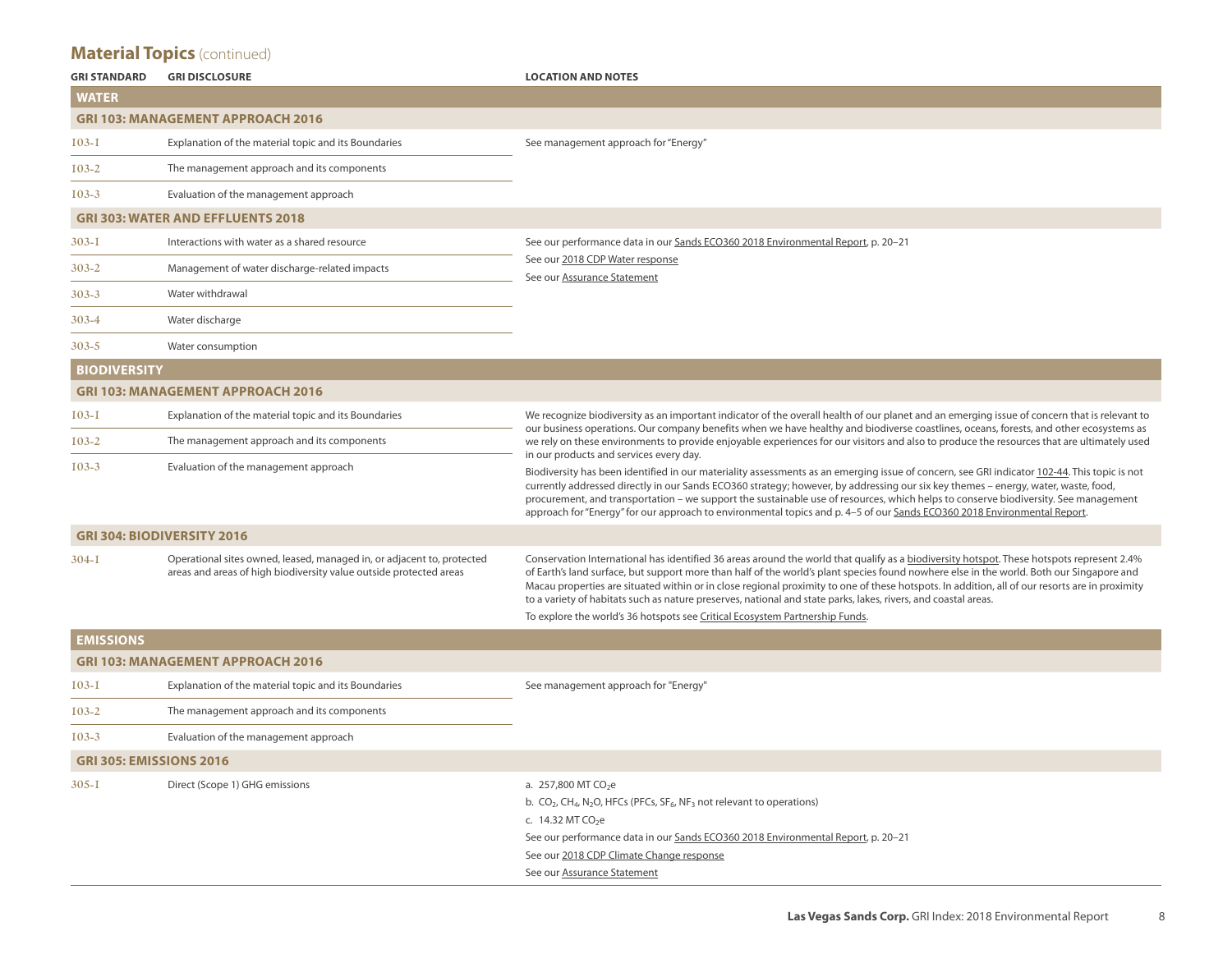| <b>GRI STANDARD</b>        | <b>GRI DISCLOSURE</b>                                  | <b>LOCATION AND NOTES</b>                                                                                                          |
|----------------------------|--------------------------------------------------------|------------------------------------------------------------------------------------------------------------------------------------|
| $305 - 2$                  | Energy indirect (Scope 2) GHG emissions                | a. 743,970 CO <sub>2</sub> e                                                                                                       |
|                            |                                                        | b. 695,111 MT CO <sub>2</sub> e                                                                                                    |
|                            |                                                        | c. CO <sub>2</sub> , CH <sub>4</sub> , N <sub>2</sub> O, HFCs (PFCs, SF <sub>6</sub> , NF <sub>3</sub> not relevant to operations) |
|                            |                                                        | See our performance data in our Sands ECO360 2018 Environmental Report, p. 20-21                                                   |
|                            |                                                        | See our 2018 CDP Climate Change response                                                                                           |
|                            |                                                        | See our Assurance Statement                                                                                                        |
| $305 - 3$                  | Other indirect (Scope 3) GHG emissions                 | See our 2018 CDP Climate Change response                                                                                           |
|                            |                                                        | See our Sands ECO360 2018 Environmental Report, p. 20-21                                                                           |
|                            |                                                        | See our Assurance Statement                                                                                                        |
| $305 - 4$                  | GHG emissions intensity                                | a. $0.0190$ MT CO <sub>2</sub> e per square foot of conditioned space                                                              |
|                            |                                                        | b. Denominator (49,450,693) represents square feet of conditioned space                                                            |
|                            |                                                        | c. Scope 1 and Scope 2 (location-based) GHG emissions from our operations, excluding ferry operations                              |
|                            |                                                        | d. CO <sub>2</sub> , CH <sub>4</sub> , N <sub>2</sub> O, HFCs (PFCs, SF <sub>6</sub> , NF <sub>3</sub> not relevant to operations) |
|                            |                                                        | See our performance data in our Sands ECO360 2018 Environmental Report, p. 20-21                                                   |
|                            |                                                        | See our 2018 CDP Climate Change response                                                                                           |
| $305 - 5$                  | <b>Reduction of GHG emissions</b>                      | See our Sands ECO360 2018 Environmental Report, p. 20-21                                                                           |
|                            |                                                        | See our 2018 CDP Climate Change response                                                                                           |
| <b>EFFLUENTS AND WASTE</b> |                                                        |                                                                                                                                    |
|                            | <b>GRI 103: MANAGEMENT APPROACH 2016</b>               |                                                                                                                                    |
| $I$ 03-I                   | Explanation of the material topic and its Boundaries   | See management approach for "Energy"                                                                                               |
| $103 - 2$                  | The management approach and its components             |                                                                                                                                    |
| $103 - 3$                  | Evaluation of the management approach                  |                                                                                                                                    |
|                            | <b>GRI 306: EFFLUENTS AND WASTE 2016</b>               |                                                                                                                                    |
| $306 - 2$                  | Waste by type and disposal method                      | See our performance data in our Sands ECO360 2018 Environmental Report, p. 20-21                                                   |
|                            |                                                        | Waste information is provided by the waste disposal contractors and supported by documentation.                                    |
|                            | <b>ENVIRONMENTAL COMPLIANCE</b>                        |                                                                                                                                    |
|                            | <b>GRI 103: MANAGEMENT APPROACH 2016</b>               |                                                                                                                                    |
| $103 - 1$                  | Explanation of the material topic and its Boundaries   | See management approach for "Energy"                                                                                               |
| $103 - 2$                  | The management approach and its components             |                                                                                                                                    |
| $103 - 3$                  | Evaluation of the management approach                  |                                                                                                                                    |
|                            | <b>GRI 307: ENVIRONMENTAL COMPLIANCE 2016</b>          |                                                                                                                                    |
| $307 - 1$                  | Non-compliance with environmental laws and regulations | We have not been subjected to any significant fines or non-monetary sanctions for non-compliance with environmental laws and/or    |
|                            |                                                        | regulations.<br>See our 2018 CDP Water Response (W2.2, W2.2a, W2.2b)                                                               |
|                            |                                                        |                                                                                                                                    |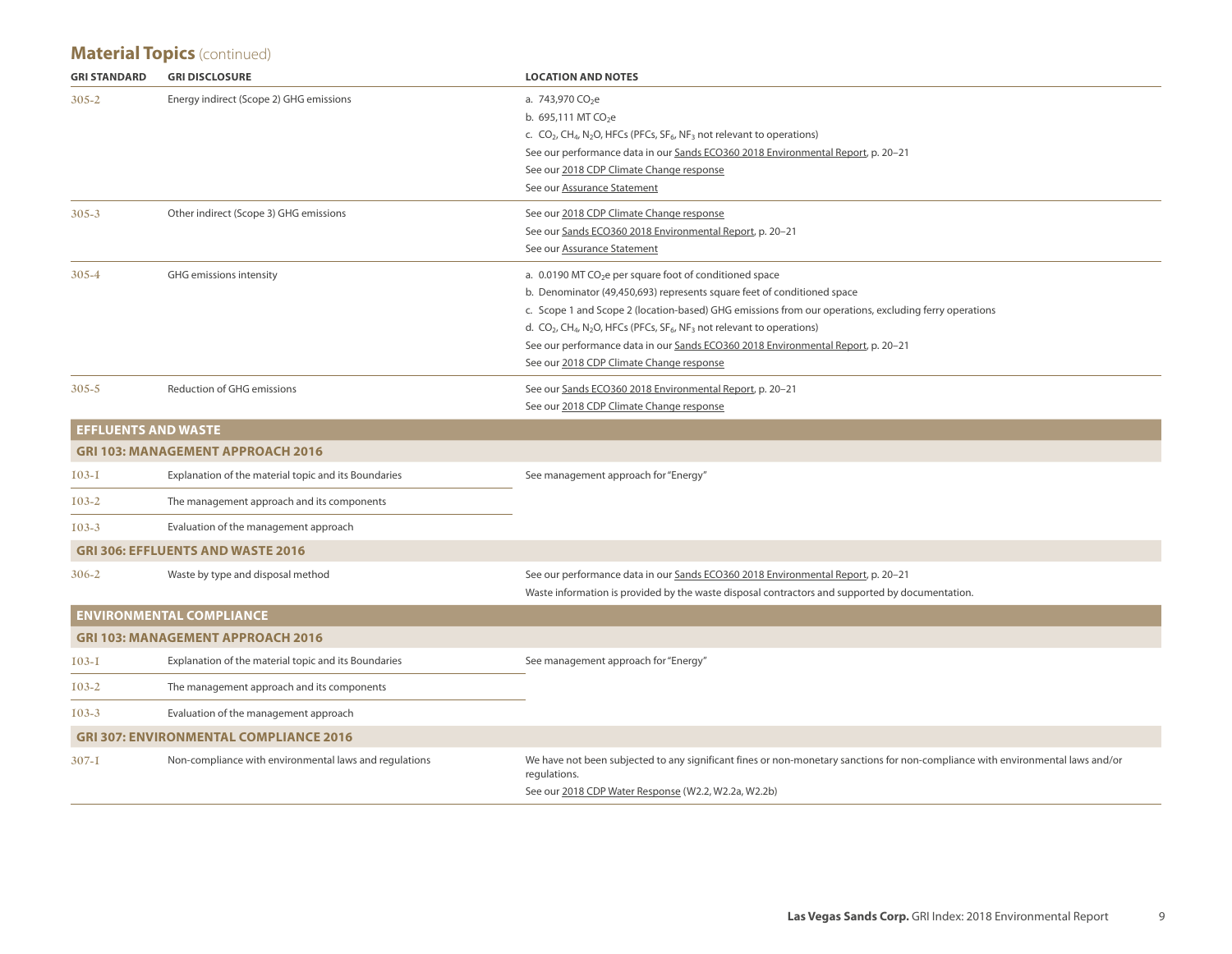| <b>GRI STANDARD</b> | <b>GRI DISCLOSURE</b>                                                                                 | <b>LOCATION AND NOTES</b>                                                                                                                                                                                                                                                                                                                                                                                                                                                                |
|---------------------|-------------------------------------------------------------------------------------------------------|------------------------------------------------------------------------------------------------------------------------------------------------------------------------------------------------------------------------------------------------------------------------------------------------------------------------------------------------------------------------------------------------------------------------------------------------------------------------------------------|
|                     | <b>SUPPLIER ENVIRONMENTAL ASSESSMENT</b>                                                              |                                                                                                                                                                                                                                                                                                                                                                                                                                                                                          |
|                     | <b>GRI 103: MANAGEMENT APPROACH 2016</b>                                                              |                                                                                                                                                                                                                                                                                                                                                                                                                                                                                          |
| $I$ 03- $I$         | Explanation of the material topic and its Boundaries                                                  | See management approach for "Energy"                                                                                                                                                                                                                                                                                                                                                                                                                                                     |
| $103 - 2$           | The management approach and its components                                                            |                                                                                                                                                                                                                                                                                                                                                                                                                                                                                          |
| $103 - 3$           | Evaluation of the management approach                                                                 |                                                                                                                                                                                                                                                                                                                                                                                                                                                                                          |
|                     | <b>GRI 308: SUPPLIER ENVIRONMENTAL ASSESSMENT 2016</b>                                                |                                                                                                                                                                                                                                                                                                                                                                                                                                                                                          |
| $308 - 1$           | New suppliers that were screened using environmental criteria                                         | We actively screen 100% of new and existing suppliers, using real-time monitoring systems. New suppliers must go through our<br>third-party due diligence process, which incorporates environmental, social, governance, and economic issues.                                                                                                                                                                                                                                            |
| $308 - 2$           | Negative environmental impacts in the supply chain and actions taken                                  | When selecting any given supplier, we require them to document whether they provide sustainable alternatives to their conventional<br>products and services. Additionally, a supplier business review is held for select suppliers, where we re-educate them on our sustainable<br>sourcing standards. We nominate those that excel for our Corporate Culture and Sustainability award. This award is presented annually at<br>our Supplier Excellence Awards ceremony.                  |
|                     |                                                                                                       | We collect suppliers' sustainability strategy and program information to evaluate their corporate culture and commitment to sustainability.<br>We also collect suppliers' product environmental information and identify whether their products meet our standards, which consider<br>products' both environmental and social impacts. We use the data to analyze each product category and determine the product category<br>compliance level to our sustainable procurement standards. |
| <b>SOCIAL</b>       |                                                                                                       |                                                                                                                                                                                                                                                                                                                                                                                                                                                                                          |
| <b>EMPLOYMENT</b>   |                                                                                                       |                                                                                                                                                                                                                                                                                                                                                                                                                                                                                          |
|                     | <b>GRI 103: MANAGEMENT APPROACH 2016</b>                                                              |                                                                                                                                                                                                                                                                                                                                                                                                                                                                                          |
| $103 - 1$           | Explanation of the material topic and its Boundaries                                                  | Our Team Members are a major asset to the Company. We recognize the value that benefits bring to our workers and their families and<br>thus offer a very comprehensive and competitive benefits program.                                                                                                                                                                                                                                                                                 |
| $103 - 2$           | The management approach and its components                                                            | See online: http://www.sands.com/sands-cares/people.html                                                                                                                                                                                                                                                                                                                                                                                                                                 |
| $103 - 3$           | Evaluation of the management approach                                                                 |                                                                                                                                                                                                                                                                                                                                                                                                                                                                                          |
|                     | GRI 401: EMPLOYMENT 2016                                                                              |                                                                                                                                                                                                                                                                                                                                                                                                                                                                                          |
| $40I - 2$           | Benefits provided to full-time employees that are not provided<br>to temporary or part-time employees | In Las Vegas, all full-time, full-time flex, part-time, on-call, and seasonal Team Members are eligible for Company-sponsored healthcare<br>coverage (including medical, dental, vision, and prescription coverage), and 401k participation and Company match. Full-time and<br>full-time flex Team Members are eligible for supplemental benefits (including long-term disability and life and Company-sponsored<br>short-term disability and life insurance).                          |
|                     |                                                                                                       | For other property-specific information, see our websites:<br>- The Venetian Resort Las Vegas: http://careers.sands.com/content/about/<br>- Sands China Ltd.: www.venetianmacao.com/hotel/about-us/careers.html<br>- Marina Bay Sands: www.marinabaysands.com/careers.html                                                                                                                                                                                                               |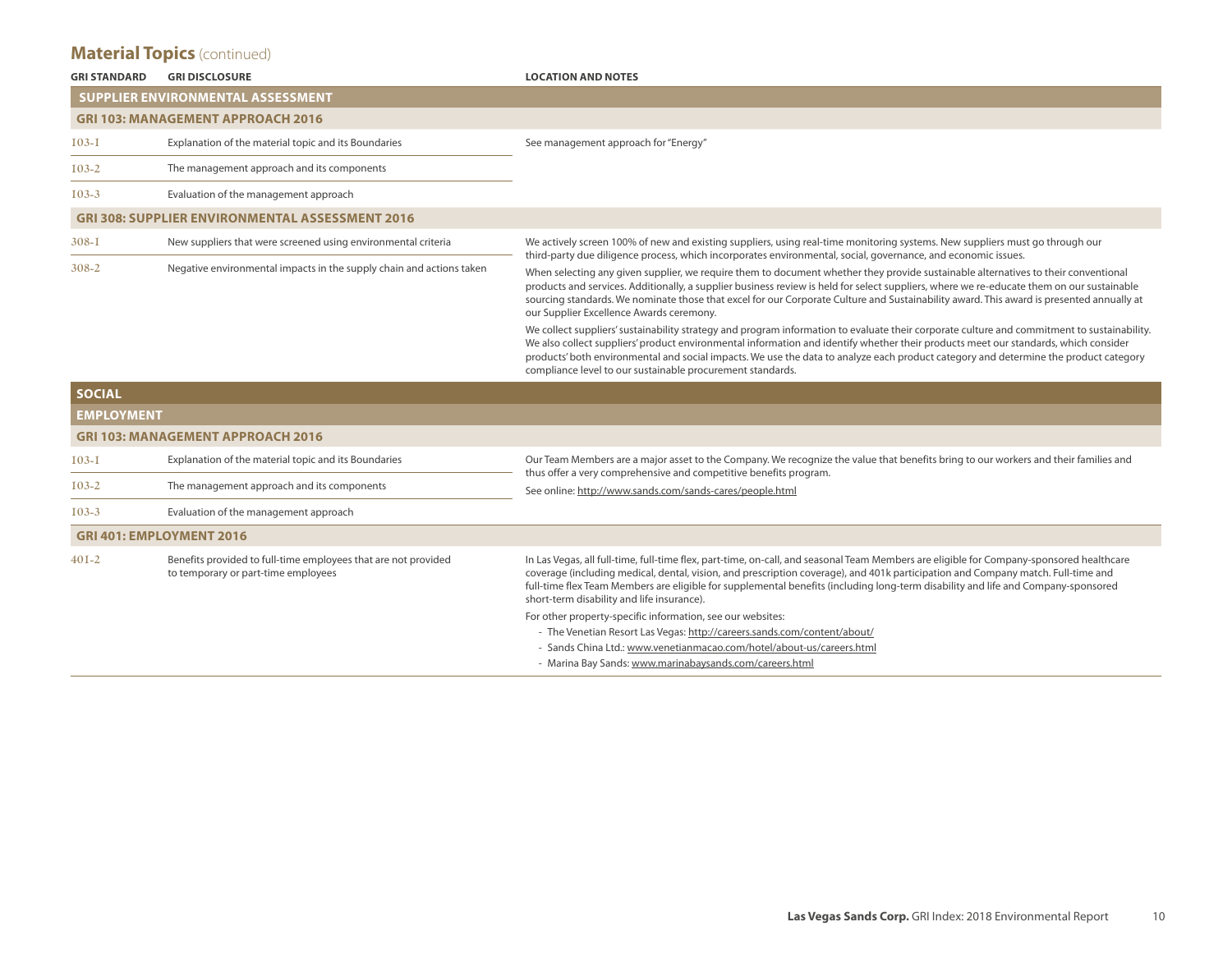| <b>GRI STANDARD</b> | <b>GRI DISCLOSURE</b>                                | <b>LOCATION AND NOTES</b>                                                                                                                                                                                                                                                                                                                                                                                                                                                                                                                                                                                             |
|---------------------|------------------------------------------------------|-----------------------------------------------------------------------------------------------------------------------------------------------------------------------------------------------------------------------------------------------------------------------------------------------------------------------------------------------------------------------------------------------------------------------------------------------------------------------------------------------------------------------------------------------------------------------------------------------------------------------|
|                     | <b>OCCUPATIONAL HEALTH AND SAFETY</b>                |                                                                                                                                                                                                                                                                                                                                                                                                                                                                                                                                                                                                                       |
|                     | <b>GRI 103: MANAGEMENT APPROACH 2016</b>             |                                                                                                                                                                                                                                                                                                                                                                                                                                                                                                                                                                                                                       |
| $103 - 1$           | Explanation of the material topic and its Boundaries | We are committed to ensuring a safe and healthy workplace for our employees. A summary of our occupational health and safety efforts<br>across our operations can be found below.                                                                                                                                                                                                                                                                                                                                                                                                                                     |
| $103 - 2$           | The management approach and its components           | See online: http://www.sands.com/sands-cares/people.html                                                                                                                                                                                                                                                                                                                                                                                                                                                                                                                                                              |
|                     |                                                      | Las Vegas Sands Corp. has an OSHA Written Workplace Safety Program as required by Nevada. This includes Safety Hazard Assessments for<br>chemicals and risk-related job positions, training at time of hire, and annual training. We also have specialized teams in place to ensure<br>electronics and fire safety at every property. Every Team Member accident is investigated and correction recommended to<br>prevent recurrence.                                                                                                                                                                                 |
|                     |                                                      | Further information is also included on our property websites:                                                                                                                                                                                                                                                                                                                                                                                                                                                                                                                                                        |
|                     |                                                      | - The Venetian Resort Las Vegas: http://careers.sands.com/content/about/                                                                                                                                                                                                                                                                                                                                                                                                                                                                                                                                              |
|                     |                                                      | - Sands China Ltd.: www.venetianmacao.com/hotel/about-us/careers.html                                                                                                                                                                                                                                                                                                                                                                                                                                                                                                                                                 |
|                     |                                                      | - Marina Bay Sands: www.marinabaysands.com/careers.html                                                                                                                                                                                                                                                                                                                                                                                                                                                                                                                                                               |
|                     |                                                      | In the United States, we provide the following programs around Team Member health, safety, and well-being:                                                                                                                                                                                                                                                                                                                                                                                                                                                                                                            |
|                     |                                                      | - Wellness Physicals: health screenings (BMI, blood pressure, lipid panel, and glucose).                                                                                                                                                                                                                                                                                                                                                                                                                                                                                                                              |
|                     |                                                      | - Utilization Management: medical necessity, appropriate setting, appropriate length of stay, and concurrent review.                                                                                                                                                                                                                                                                                                                                                                                                                                                                                                  |
|                     |                                                      | - Case Management: identifies catastrophic and complex illnesses, transplants, and high-dollar cases and then matches the level and<br>method of case management services to the intensity of the case in the most efficient manner possible. The Case Manager helps the<br>Team Member understand what to expect during the course of treatment, establishes collaborative long- and short-term recovery<br>goals, interfaces with providers, addresses questions and concerns by the patient or family members, negotiates care in an effort to<br>reduce claim costs, and communicates with our stop-loss carrier. |
|                     |                                                      | - Maternity Management: trimester assessment calls for low-risk Team Members. Moderate- to high-risk Members are referred to case<br>management. Educational books/materials mailed to Members (available in Spanish), incentives for participating in program, and<br>post-partum assessment after delivery.                                                                                                                                                                                                                                                                                                         |
|                     |                                                      | - Disease Management: Personal Registered Nurse Health Coach, targeted messaging, education, and newsletters. Conditions<br>managed in the Disease Management program: COPD (chronic obstructive pulmonary disease), congestive heart failure, coronary<br>artery disease, diabetes, hypertension, asthma, and depression.                                                                                                                                                                                                                                                                                            |
|                     |                                                      | - We have partnered with a provider of valuable behavioral health information and interactive tools to help Team Members maintain or<br>achieve overall wellness.                                                                                                                                                                                                                                                                                                                                                                                                                                                     |
| $103 - 3$           | Evaluation of the management approach                | Management continuously monitors and acts on injury-related data for our operations internally.                                                                                                                                                                                                                                                                                                                                                                                                                                                                                                                       |
|                     | <b>GRI 403: OCCUPATIONAL HEALTH AND SAFETY 2018</b>  |                                                                                                                                                                                                                                                                                                                                                                                                                                                                                                                                                                                                                       |
| $403 - 6$           | Promoter of worker health                            | We promote worker health and well-being at our properties around the world. In additional to comprehensive and competitive benefits,<br>we also provide supplemental services. For example, in Las Vegas we frequently conduct free wellness screenings, offer healthy eating and<br>lifestyle consultation, and provide access to financial services and advice.                                                                                                                                                                                                                                                     |
| 403-9               | Work-related injuries                                | We track and act on injury-related data for our operations internally. We do not publicly disclose specific injury-related data. The<br>information is subject to specific confidentiality constraints and is not reported due to sensitivity reasons.                                                                                                                                                                                                                                                                                                                                                                |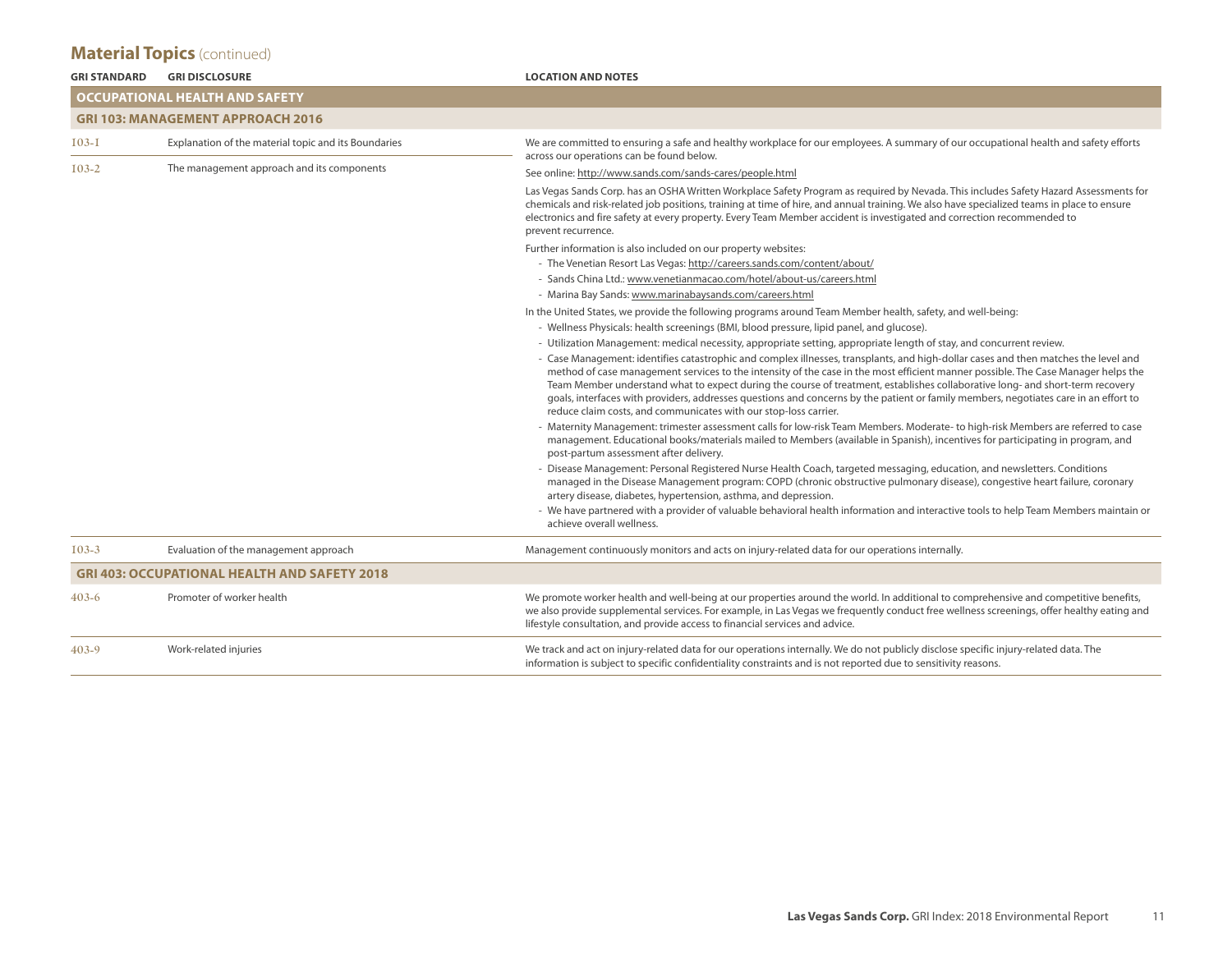| <b>GRI STANDARD</b> | <b>GRI DISCLOSURE</b>                                | <b>LOCATION AND NOTES</b>                                                                                                                                                                                                                                                                                                                                                                                                                                                                              |
|---------------------|------------------------------------------------------|--------------------------------------------------------------------------------------------------------------------------------------------------------------------------------------------------------------------------------------------------------------------------------------------------------------------------------------------------------------------------------------------------------------------------------------------------------------------------------------------------------|
|                     | <b>TRAINING AND EDUCATION</b>                        |                                                                                                                                                                                                                                                                                                                                                                                                                                                                                                        |
|                     | <b>GRI 103: MANAGEMENT APPROACH 2016</b>             |                                                                                                                                                                                                                                                                                                                                                                                                                                                                                                        |
| $103 - 1$           | Explanation of the material topic and its Boundaries | We believe that investing in our people, through training and education, is important both for their development and for the execution of                                                                                                                                                                                                                                                                                                                                                              |
| $103 - 2$           | The management approach and its components           | our strategy and the sustainability of our business. Our employees receive formal training on eco-awareness, to drive our sustainability<br>performance, including in waste management and recycling. Further, relevant members of our workforce receive training on bribery and<br>corruption. We provide training relevant to an individual's role, regardless of gender, other diversity factors, and employee level. For further                                                                   |
| $103 - 3$           | Evaluation of the management approach                | information, see http://www.sands.com/sands-cares/people.html and http://www.sands.com/sands-eco-360/our-strategy/stakeholder-<br>engagement.html                                                                                                                                                                                                                                                                                                                                                      |
|                     |                                                      | See also the Corporate Social Responsibility Overview                                                                                                                                                                                                                                                                                                                                                                                                                                                  |
|                     |                                                      | Specifically on eco-awareness and how to further drive sustainability, we engage our Team Members through a range of channels:<br>- orientation<br>- Team Member handbook<br>- department training<br>- daily pre-shift meetings                                                                                                                                                                                                                                                                       |
|                     |                                                      | - quarterly newsletters<br>- property tours<br>- wall displays<br>- video messages<br>- sustainable product giveaways and special Team Member engagement events.                                                                                                                                                                                                                                                                                                                                       |
|                     |                                                      | Boundary: internal: all entities; external: not material.                                                                                                                                                                                                                                                                                                                                                                                                                                              |
|                     |                                                      | As we rely on our employees for the execution of our strategy and sustainability efforts, we evaluate our management approach to<br>training based on our performance against our goals and targets in relevant areas.                                                                                                                                                                                                                                                                                 |
|                     | <b>GRI 404: TRAINING AND EDUCATION 2016</b>          |                                                                                                                                                                                                                                                                                                                                                                                                                                                                                                        |
| $404 - I$           | Average hours of training per year per employee      | GRI Index, Data appendix, Training data, p. 15                                                                                                                                                                                                                                                                                                                                                                                                                                                         |
|                     | <b>DIVERSITY AND EQUAL OPPORTUNITY</b>               |                                                                                                                                                                                                                                                                                                                                                                                                                                                                                                        |
|                     | <b>GRI 103: MANAGEMENT APPROACH 2016</b>             |                                                                                                                                                                                                                                                                                                                                                                                                                                                                                                        |
| $103 - 1$           | Explanation of the material topic and its Boundaries | At Las Vegas Sands, we believe our work culture is enhanced and our business is most successful when we embrace the unique                                                                                                                                                                                                                                                                                                                                                                             |
| $103 - 2$           | The management approach and its components           | experiences and diverse perspectives of our Team Members. This means showing an understanding of and respect for all Team Members'<br>gender, race, ethnicity, sexual orientation, disability, religion, and age, as well as their unique cultural backgrounds, experiences, opinions,<br>and ideas.                                                                                                                                                                                                   |
| $103 - 3$           | Evaluation of the management approach                | We achieve this by:<br>- recruiting, training, and developing individuals of all experiences, ages, cultural and racial backgrounds, and religious beliefs<br>- valuing and showing respect for the unique cultural backgrounds and diverse experiences of our Team Members<br>- maintaining membership in and support of groups and programs that encourage and promote various diversity and<br>inclusion initiatives.<br>See our Code of Business Conduct and Ethics and information on Sands Cares |
|                     | <b>GRI 405: DIVERSITY AND EQUAL OPPORTUNITY 2016</b> |                                                                                                                                                                                                                                                                                                                                                                                                                                                                                                        |
| 405-I               | Diversity of governance bodies and employees         | See our Code of Business Conduct and Ethics and information on Sands Cares                                                                                                                                                                                                                                                                                                                                                                                                                             |
|                     |                                                      | See our <b>Board of Directors</b>                                                                                                                                                                                                                                                                                                                                                                                                                                                                      |
|                     |                                                      | See our Leadership Team                                                                                                                                                                                                                                                                                                                                                                                                                                                                                |
|                     |                                                      | Employees: GRI Index, Data appendix, Employee data, p. 14                                                                                                                                                                                                                                                                                                                                                                                                                                              |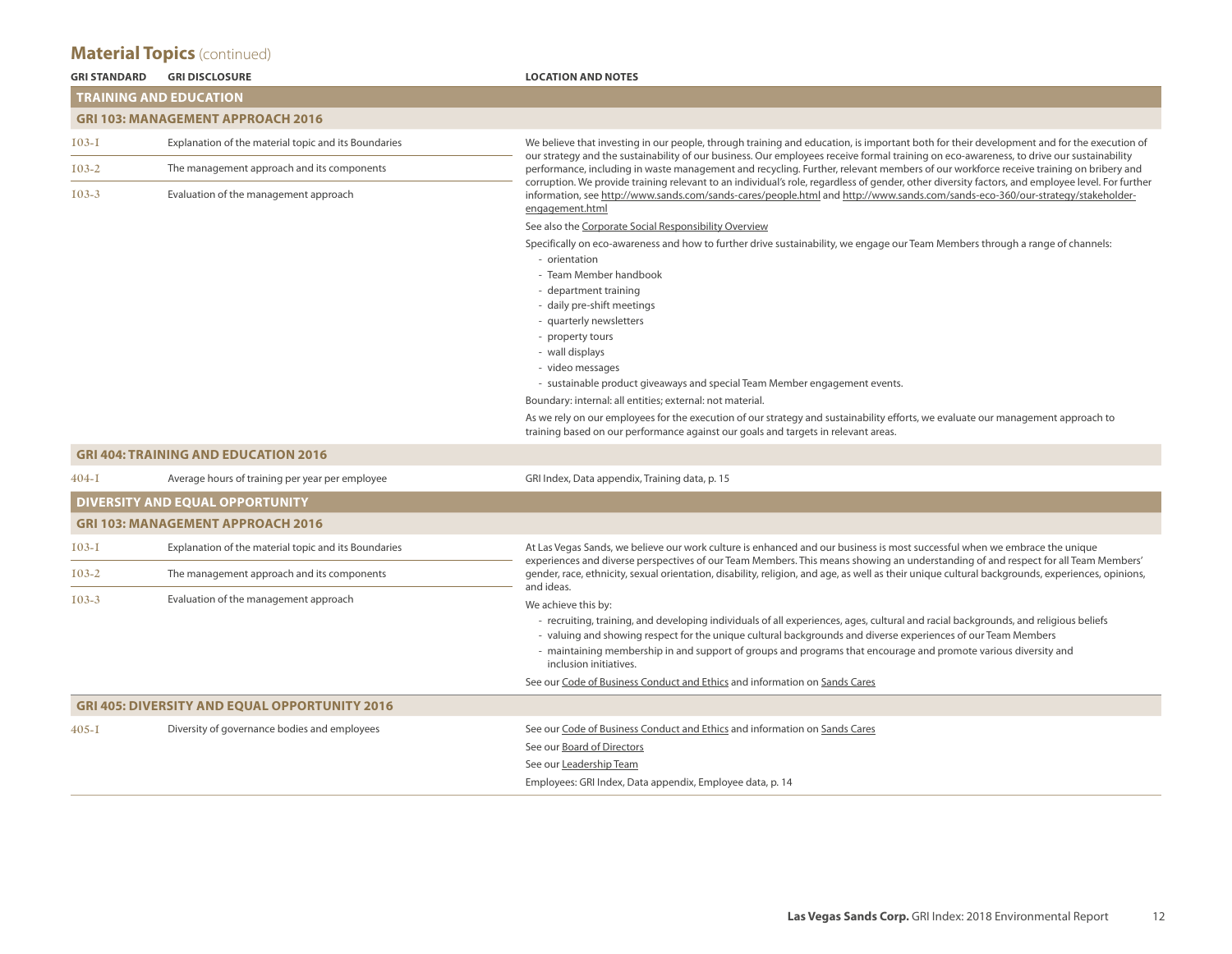<span id="page-12-0"></span>

| <b>GRI STANDARD</b>      | <b>GRI DISCLOSURE</b>                                                                       | <b>LOCATION AND NOTES</b>                                                                                                                                                                                                                                                                                                                                                                                                                                                                                                                                                                                                                                                                                                                                                                                                                                                                                                                                                      |  |  |  |  |
|--------------------------|---------------------------------------------------------------------------------------------|--------------------------------------------------------------------------------------------------------------------------------------------------------------------------------------------------------------------------------------------------------------------------------------------------------------------------------------------------------------------------------------------------------------------------------------------------------------------------------------------------------------------------------------------------------------------------------------------------------------------------------------------------------------------------------------------------------------------------------------------------------------------------------------------------------------------------------------------------------------------------------------------------------------------------------------------------------------------------------|--|--|--|--|
| <b>LOCAL COMMUNITIES</b> |                                                                                             |                                                                                                                                                                                                                                                                                                                                                                                                                                                                                                                                                                                                                                                                                                                                                                                                                                                                                                                                                                                |  |  |  |  |
|                          | <b>GRI 103: MANAGEMENT APPROACH 2016</b>                                                    |                                                                                                                                                                                                                                                                                                                                                                                                                                                                                                                                                                                                                                                                                                                                                                                                                                                                                                                                                                                |  |  |  |  |
| $103 - 1$                | Explanation of the material topic and its Boundaries                                        | Our approach to local community involvement is set out in the stakeholder engagement pillar of our ECO360 strategy, see online: https://<br>www.sands.com/sands-eco-360/our-strategy.html.                                                                                                                                                                                                                                                                                                                                                                                                                                                                                                                                                                                                                                                                                                                                                                                     |  |  |  |  |
| $103 - 2$                | The management approach and its components                                                  | In addition to our environmentally focused ECO360 program and report, Las Vegas Sands Corp. has an extensive corporate citizenship<br>program called Sands Cares. See also the Corporate Social Responsibility Overview for more information.                                                                                                                                                                                                                                                                                                                                                                                                                                                                                                                                                                                                                                                                                                                                  |  |  |  |  |
|                          |                                                                                             | Boundary: internal: all entities; external: our supply chain and communities.                                                                                                                                                                                                                                                                                                                                                                                                                                                                                                                                                                                                                                                                                                                                                                                                                                                                                                  |  |  |  |  |
|                          | <b>GRI 413: LOCAL COMMUNITIES 2016</b>                                                      |                                                                                                                                                                                                                                                                                                                                                                                                                                                                                                                                                                                                                                                                                                                                                                                                                                                                                                                                                                                |  |  |  |  |
| $4I3-I$                  | Operations with local community engagement, impact assessments, and<br>development programs | See also our citizenship program Sands Cares and the Corporate Social Responsibility Overview                                                                                                                                                                                                                                                                                                                                                                                                                                                                                                                                                                                                                                                                                                                                                                                                                                                                                  |  |  |  |  |
|                          |                                                                                             | All of our operations have implemented local community engagement plans.                                                                                                                                                                                                                                                                                                                                                                                                                                                                                                                                                                                                                                                                                                                                                                                                                                                                                                       |  |  |  |  |
|                          |                                                                                             | In addition to helping our host city or country achieve its tourism and economic goals, we also remain committed to helping achieve<br>broader social objectives. Our Integrated Resorts serve as economic growth engines; create cultural, entertainment, and shopping draw<br>within the local communities; and create thousands of jobs.                                                                                                                                                                                                                                                                                                                                                                                                                                                                                                                                                                                                                                    |  |  |  |  |
|                          |                                                                                             | Along with the significant employment opportunities associated with our projects, we provide training and other opportunities for our<br>Team Members to grow in a wide range of tourism-serving positions. Service excellence is a critical priority for us and, as such, we partner<br>with local public and private institutions to train the workforce and elevate the overall levels of service in the local tourism industry.                                                                                                                                                                                                                                                                                                                                                                                                                                                                                                                                            |  |  |  |  |
|                          |                                                                                             | When entering new jurisdictions, we use our highly experienced in-house staff, independent international consultants, and local experts to<br>conduct economic and community impact assessments. Our mission is to complement what exists and enhance the environment through<br>the introduction of new industry-leading facilities, world-class attractions, and superior service levels. To achieve this, we work with local<br>governments and build relationships with our customers, employ local labor, enhance education, improve infrastructure, and enable other<br>businesses to thrive.                                                                                                                                                                                                                                                                                                                                                                            |  |  |  |  |
|                          |                                                                                             | Las Vegas Sands has also established industry-leading policies and programs for responsible gaming, prevention of financial crimes, and<br>counter trafficking that protect our patrons, our Team Members, our partners, and all of the communities where we operate. Project<br>Protect is a comprehensive global initiative based on three pillars: Responsible Gaming, Prevention of Financial Crimes, and Counter<br>Trafficking. This initiative aims to reduce gambling risk and improve social safeguards to help our quests make informed choices; keep our<br>environments and communities safe by keeping illegal activity and crime out; and execute zero tolerance policy for human trafficking in<br>any form through a multi-layered, proactive, and reactive approach, strong relationships with local law enforcement, and comprehensive<br>surveillance and security measures. For more on Project Protect, see https://www.sands.com/sands-cares/people.html |  |  |  |  |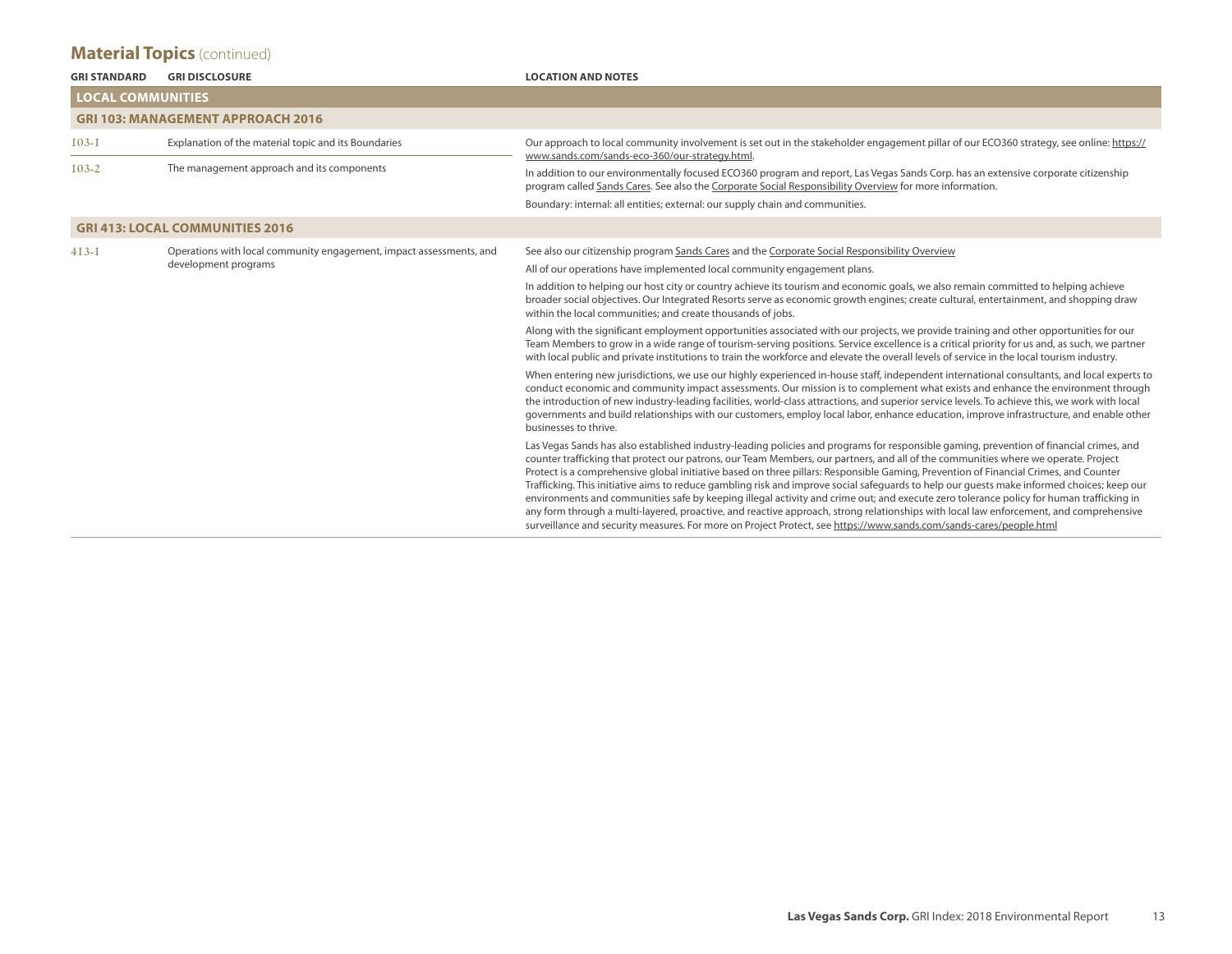| <b>GRI STANDARD</b> | <b>GRI DISCLOSURE</b>                                                             | <b>LOCATION AND NOTES</b>                                                                                                                                                                                                                                                                                                                                                                                                                                                                                                   |
|---------------------|-----------------------------------------------------------------------------------|-----------------------------------------------------------------------------------------------------------------------------------------------------------------------------------------------------------------------------------------------------------------------------------------------------------------------------------------------------------------------------------------------------------------------------------------------------------------------------------------------------------------------------|
|                     | <b>CUSTOMER HEALTH AND SAFETY</b>                                                 |                                                                                                                                                                                                                                                                                                                                                                                                                                                                                                                             |
|                     | <b>GRI 103: MANAGEMENT APPROACH 2016</b>                                          |                                                                                                                                                                                                                                                                                                                                                                                                                                                                                                                             |
| $I03-I$             | Explanation of the material topic and its Boundaries                              | Health and safety for our guests and Team Members is a top priority for Las Vegas Sands. We continuously assess our products and services<br>to ensure that our Team Members and quests have a safe place to work or play.                                                                                                                                                                                                                                                                                                  |
| $103 - 2$           | The management approach and its components                                        | Our resorts are aligned with leading environmental, health, and safety practices put forth by globally recognized green building rating                                                                                                                                                                                                                                                                                                                                                                                     |
| $103 - 3$           | Evaluation of the management approach                                             | systems such as LEED and GreenMark. We also uphold our internally developed Sustainable Development Standards: a set of requirements<br>and criteria for design, construction, remodel, and renovation projects that leverages industry best practices and resort development<br>expertise. Initiatives related to overall indoor environmental quality, indoor air quality, and building occupant health and comfort are<br>implemented to create healthy spaces for our quests and Team Members.                          |
|                     |                                                                                   | Safety is also a top priority for Las Vegas Sands. At The Venetian Resort Las Vegas, we recently doubled the size of our security department<br>and increased our K-9 unit, making it the largest private company K-9 team in the state of Nevada.                                                                                                                                                                                                                                                                          |
|                     |                                                                                   | Further, our Sands Quality Assurance Team as well as third-party auditors regularly conduct health and safety audits for food and beverage<br>and other tier one suppliers to ensure we provide our quests with safe and high-quality products. Our Sustainable Procurement Policy<br>encourages sustainable product development and procurement by promoting resource conservation, increased use of recycled content<br>and maximization of product recyclability, as well as reduced use of toxic and harmful chemicals. |
|                     |                                                                                   | Also see 413-1 for information on Project Protect, our global program that strives to reduce gambling risk and improve social safeguards,<br>keep our environment and communities safe by keeping illegal activity and crime out, and counter human trafficking in any form through<br>strong relationships with local law enforcement and comprehensive training, surveillance, and security measures.                                                                                                                     |
|                     |                                                                                   | Also see our Code of Business Conduct and Ethics and our Sands Cares program.                                                                                                                                                                                                                                                                                                                                                                                                                                               |
|                     | <b>GRI 416: CUSTOMER HEALTH AND SAFETY 2016</b>                                   |                                                                                                                                                                                                                                                                                                                                                                                                                                                                                                                             |
| $416 - 1$           | Assessment of the health and safety impacts of products and service<br>categories | See our 2018 CDP Climate Change response<br>See our Sands China Ltd. Sands ECO360 Environmental Report                                                                                                                                                                                                                                                                                                                                                                                                                      |